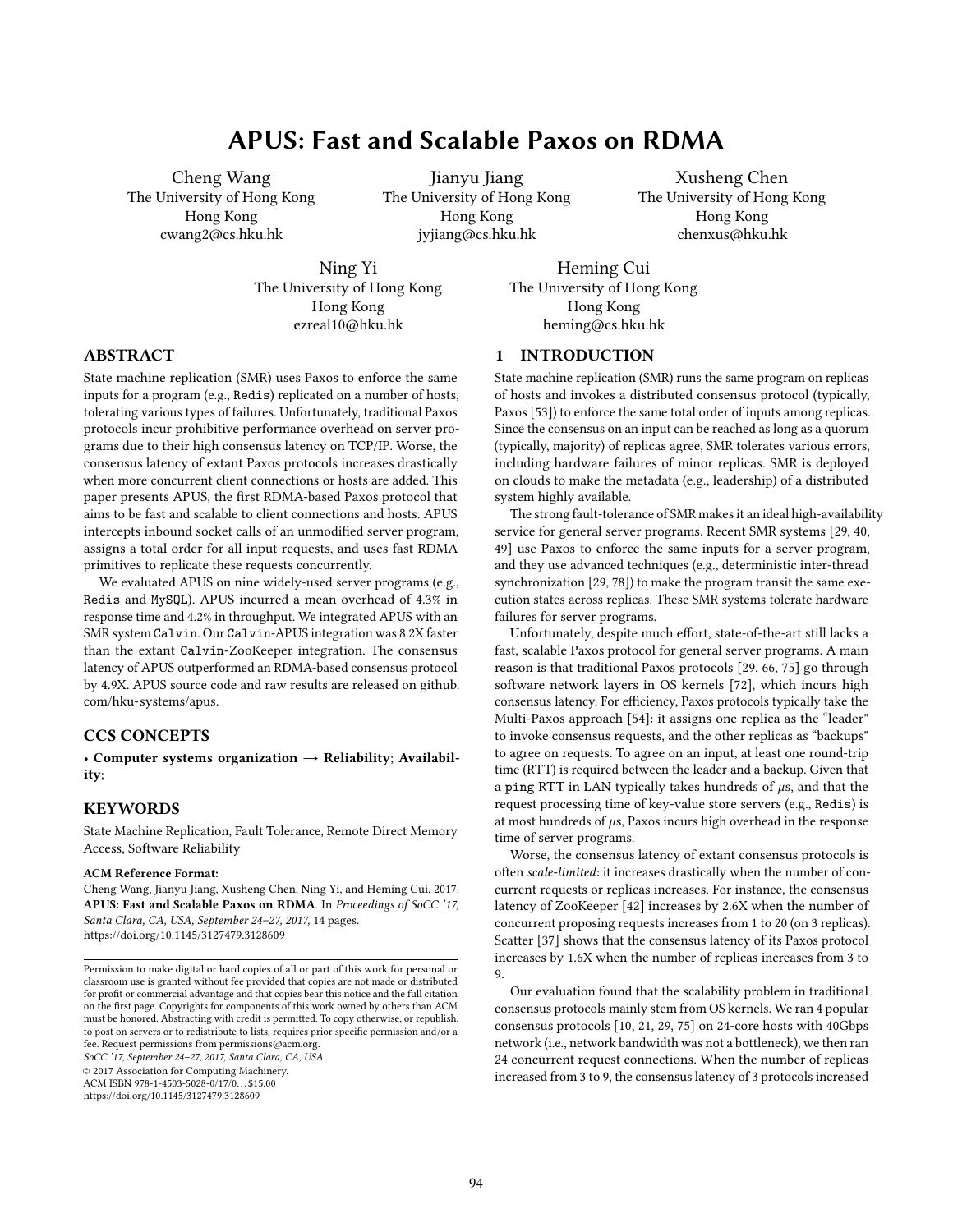by 105.4% to 168.3%, and 36.5% to 63.7% of the increase was in OS kernels.

As modern server programs tend to support more concurrent client connections, and advanced SMR systems tend to deploy more replicas (e.g., Azure [\[52\]](#page-12-7) deploys seven or nine replicas) to support both replica failures and upgrades, the limited scalability in extant consensus protocols becomes even more pronounced.

Recent hardware-accelerated consensus protocols [\[33,](#page-12-8) [43,](#page-12-9) [44,](#page-12-10) [74\]](#page-13-7) are effective on reducing consensus latency, but they are either unsuitable for general server programs or are not designed to be scalable on concurrent client connections. For instance, DARE [\[73\]](#page-13-8), a novel consensus protocol, achieves the lowest consensus latency on a small number of client connections, but both its evaluation and ours show that its consensus latency increases quickly when more connections are added. Other recent works [\[32,](#page-12-11) [33,](#page-12-8) [55,](#page-13-9) [74\]](#page-13-7) leverage the synchronous network ordering in a datacenter to safely skip consensus if packets arrive at replicas in the same order. These works require rewriting a server program to use their new libraries for checking the order of packets, so they are not designed to run legacy server programs.

We argue that the problem of high, scale-limited consensus latency is not fundamental in Paxos. OS kernels, a major source of this problem, can be bypassed with advanced network features such as Remote Direct Memory Access (RDMA) within the same datacenter.

We present  $APUS<sup>1</sup>$  $APUS<sup>1</sup>$  $APUS<sup>1</sup>$  the first RDMA-based Paxos protocol and runtime system. APUS intercepts an unmodified server program's inbound socket calls (e.g., recv()), assigns a total order for all received requests in all connections, and uses fast RDMA primitives to invoke consensus on these requests concurrently. To ensure the same robustness as regular Paxos, APUS's runtime system efficiently tackles several reliability challenges, including atomic delivery of messages ([§4.2\)](#page-4-0), transparent replication ([§5.1\)](#page-6-0), and failure recovery ([§5.2\)](#page-6-1).

A fast and scalable Paxos protocol, APUS has many practical applications, and we elaborate two below. First, it can be integrated into existing SMR systems (e.g., Calvin [\[78\]](#page-13-2)), making the response time of a server program running in these systems almost as fast as the program's unreplicated execution.

Second, it can support many server programs that are already well-tested or deterministic, including single-threaded ones such as Redis [\[76\]](#page-13-10) and multi-processed ones such as Nginx [\[67\]](#page-13-11) and MediaTomb [\[12\]](#page-12-12). Even if a program is pre-mature and undergoing debugging, enforcing the same order of inputs by APUS can still help debugging tools (e.g., PRES [\[71\]](#page-13-12)) easily reproduce bugs. [§3.2](#page-3-0) further illustrates APUS's broad applications.

We implemented APUS in Linux and compared it with five open source consensus protocols, including four traditional ones (lib-Paxos [\[75\]](#page-13-4), ZooKeeper [\[10\]](#page-12-5), CRANE [\[29\]](#page-12-0) and S-Paxos [\[21\]](#page-12-6)), and an RDMA-based one (DARE [\[73\]](#page-13-8)). We evaluated APUS on nine widely used or studied programs, including 4 key-value stores (Redis [\[76\]](#page-13-10), Memcached [\[62\]](#page-13-13), SSDB [\[77\]](#page-13-14), and MongoDB [\[65\]](#page-13-15)), a SQL server MySQL [\[13\]](#page-12-13), an anti-virus server ClamAV [\[26\]](#page-12-14), a multimedia server MediaTomb [\[12\]](#page-12-12), an LDAP server OpenLDAP [\[70\]](#page-13-16), and

<span id="page-1-1"></span>

Figure 1: Comparing APUS to five existing consensus protocols. All six protocols ran a client with 24 concurrent connections. The Y axis is broken to fit in all protocols.

Calvin [\[78\]](#page-13-2), a SMR-like database built on top of ZooKeeper [\[10\]](#page-12-5). Evaluation shows that

- (1) APUS is fast and scalable. Figure [1](#page-1-1) shows that APUS's consensus latency outperformed four traditional consensus protocols by at least 32.3X. Its consensus latency stayed almost constant to the number of concurrent requests and replicas. Its consensus latency was faster than DARE by 4.9X in average.
- (2) APUS is easy to work with SMR. The Calvin-APUS integration took only 39 lines of code. Calvin-APUS's response time was 8.2X faster than the extant Calvin-ZooKeeper integration, and it incurred only 10.6% overhead in response time and 4.1% in throughput over Calvin's unreplicated execution.
- (3) APUS achieves low overhead on real-world server programs. Compared to all nine server programs' unreplicated executions, APUS incurred 4.3% overhead in response time and 4.2% in throughput.
- (4) It is robust on replicas failures and packet losses.

Our major contribution is the first Paxos protocol that achieves low performance overhead on diverse, widely-used server programs. A fast, scalable, and deployable Paxos protocol, APUS can widely promote the adoption of SMR and improve the fault-tolerance of various systems [\[20,](#page-12-15) [21,](#page-12-6) [29,](#page-12-0) [40,](#page-12-1) [48,](#page-12-16) [52\]](#page-12-7) within a datacenter.

are The remaining of this paper is organized as follows. [§2](#page-1-2) introduces Paxos and RDMA background. [§3](#page-2-0) gives an overview of APUS. [§4](#page-3-1) presents APUS's consensus protocol with its runtime system. [§5](#page-6-2) presents implementation details. [§6](#page-6-3) compares APUS with DARE. [§7](#page-7-0) does evaluation, [§8](#page-11-0) discusses related work, and [§9](#page-11-1) concludes.

#### <span id="page-1-2"></span>2 BACKGROUND

#### 2.1 Paxos

Paxos [\[53,](#page-13-1) [54\]](#page-13-6) enforces a total order of inputs for a program running across replicas. Because a consensus can be reached as long as a majority of replicas agree, Paxos is known for tolerating various

<span id="page-1-0"></span> $^{\rm 1}{\rm We}$  name our system after apus, one of the fastest birds.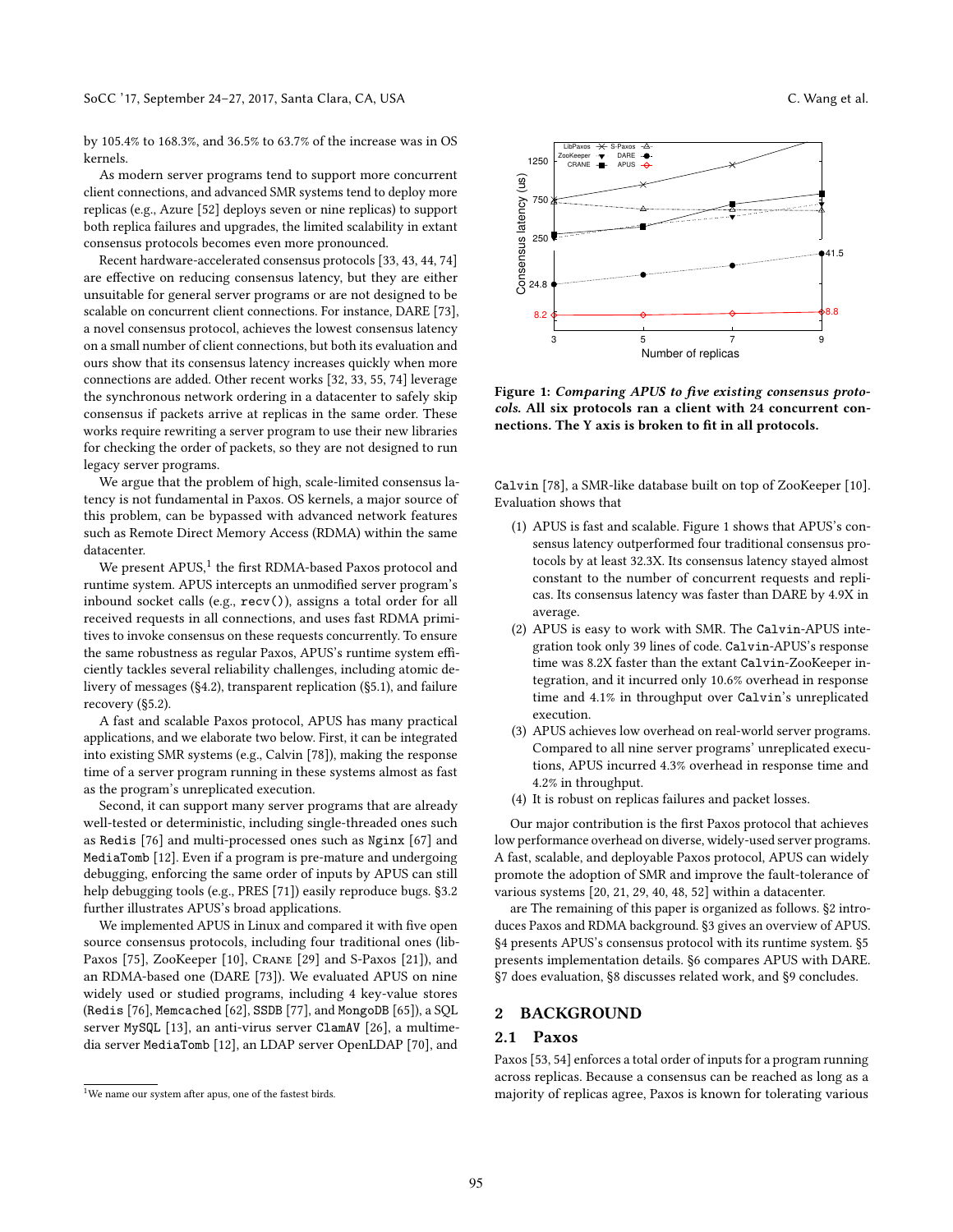faults, including hardware failures of minor replicas and packet losses.

SMR systems [\[29,](#page-12-0) [40\]](#page-12-1) often use Paxos to replicate important online services. An typical SMR system contains two orthogonal parts: (1) a Paxos protocol that enforces a total order of inputs for the same program running across replicas; and (2) a technique (e.g., deterministic mutex locks [\[29,](#page-12-0) [78\]](#page-13-2)) that makes the program transit same execution states on the same inputs.

The consensus latency of Paxos protocols is notoriously high and unscalable [\[10,](#page-12-5) [37\]](#page-12-4). As datacenters incorporate faster networking hardware and more CPU cores, traditional consensus protocols [\[10,](#page-12-5) [21,](#page-12-6) [29,](#page-12-0) [40,](#page-12-1) [75\]](#page-13-4) are having fewer performance bottlenecks on network bandwidth and CPU resources.

However, software TCP/IP layers in OS kernels remain performance bottlenecks [\[72\]](#page-13-5). To quantify this bottleneck, we evaluated four traditional consensus protocols [\[10,](#page-12-5) [21,](#page-12-6) [29,](#page-12-0) [75\]](#page-13-4) on 24-core hosts with 40Gbps network, and we spawned 24 concurrent consensus connections. When changing the replica group size from 3 to 9, although network and CPUs were not saturated, the consensus latency of 3 protocols drastically increased by 105.4% to 168.3% (Figure [1\)](#page-1-1), and 36.5% to 63.7% of this increase was in OS kernel. When only one consensus connection was spawned, the latency increase on the number of replicas was more gentle (Table [2](#page-8-0) in [§7.1\)](#page-7-1).

This evaluation shows that both the number of concurrent requests and replicas make consensus latency increase drastically. This problem becomes worse as server programs tend to support more concurrent requests and advanced SMR systems (e.g., Azure [\[52\]](#page-12-7)) deploy seven to nine replicas to in case replica failures and upgrades.

### <span id="page-2-2"></span>2.2 RDMA

RDMA architectures (e.g., Infiniband [\[1\]](#page-12-17) and RoCE [\[8\]](#page-12-18)) become common within a datacenter due to its ultra low latency, high throughput, and its decreasing prices. The ultra low latency of RDMA not only comes from bypassing the OS kernel, but also its dedicated network stack implemented in hardware. Therefore, RDMA is considered the fastest kernel bypassing technique [\[46,](#page-12-19) [64,](#page-13-17) [73\]](#page-13-8); it is several times faster than software-only kernel bypassing techniques (e.g., DPDK [\[7\]](#page-12-20) and Arrakis [\[72\]](#page-13-5)).

RDMA has three operation types, from fast to slow: one-sided read/write operations, two sided send/recv operations, and IPoIB (IP over Infiniband). IPoIB runs unmodified socket programs, but it is a few times slower than the other two types. A one-sided RDMA write can directly write from one replica's memory to a remote replica's memory without involving the remote OS kernel or CPU. Prior work [\[64\]](#page-13-17) shows that one-sided operations are up to 2X faster than two-sided operations [\[47\]](#page-12-21), so APUS uses one-sided operations (or "WRITE" in this paper). On a WRITE success, the remote NIC (network interface card) sends an RDMA ACK to local NIC.

A one-sided RDMA communication between a local and a remote NIC has a Queue Pair (QP), including a send queue and a receive queue. Such a QP is a global data structure between every two replicas, but pushing a message into a local QP takes at most  $0.2 \mu s$ in our evaluation. Different QPs between different replicas work in parallel (leveraged by APUS in [§4.1\)](#page-3-2). Each QP has a Completion Queue (CQ) to store ACKs. A QP belongs to a type of "XY": X can

<span id="page-2-1"></span>

Figure 2: APUS Architecture (key components are in blue).

be R (reliable) or U (unreliable), and Y can be C (connected) or U (unconnected). HERD [\[46\]](#page-12-19) shows that WRITEs on RC and UC OPs incur almost the same latency, so APUS uses RC QPs.

Normally, to ensure a WRITE resides in remote memory, the local replica busily polls an ACK from the CQ before it proceeds (or signaling). Polling ACK is time consuming as it involves synchronization between the NICs on both sides of a CQ. We looked into the ACK pollings in a recent RDMA-based consensus protocol DARE [\[73\]](#page-13-8). We found that, although it is highly optimized (its leader maintains one global CQ to receive all backups' ACKs in batches), busily polling ACKs slowed DARE down ([§7.3\)](#page-8-1): when the CQ was empty, each poll took 0.039∼0.12 µs; when the CQ has one or more ACKs, each poll took 0.051∼0.42 µs.

Fortunately, depending on protocol logic, one can do selective signaling [\[46\]](#page-12-19): it only checks for an ACK after pushing a number of WRITEs. Because APUS's protocol logic does not rely on RDMA ACKs, it just occasionally invokes selective signaling to clean up ACKs.

# <span id="page-2-0"></span>3 OVERVIEW

#### <span id="page-2-3"></span>3.1 APUS Architecture

APUS deployment is similar to a typical SMR's: it runs a program on replicas within a datacenter. Replicas connect with each other using RDMA QPs. Client programs located in LAN or WAN. The APUS leader handles client requests and runs its RDMA-based protocol to enforce the same total order for all requests across replicas.

Figure [2](#page-2-1) shows APUS's architecture. APUS intercepts a server program's inbound socket calls (e.g., recv()) using a Linux technique called LD\_PRELOAD. APUS involves four key components: a Paxos consensus protocol for input coordination (in short, the coordinator), a circular in-memory consensus log (the log), a guard process that handles checkpointing and recovering a server's process and file system state (the guard), and an optional output checking tool (the checker).

The coordinator is involved when a thread of a program running on the APUS leader calls an inbound socket call (e.g., recv()). The thread executes the Libc call, gets the received data, appends a log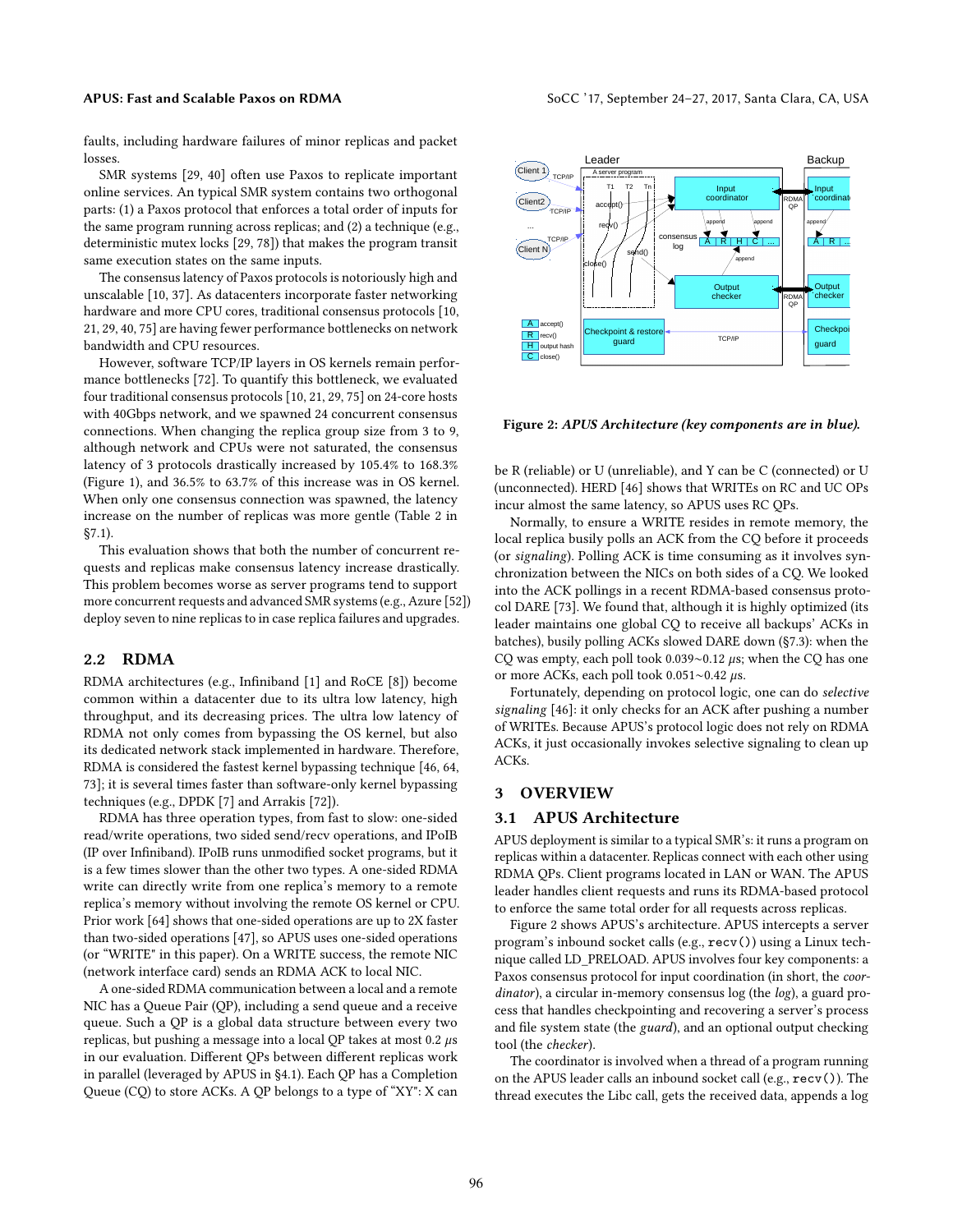entry on the leader's local consensus log, and replicates this entry to backups' consensus logs using our Paxos protocol ([§4\)](#page-3-1).

In this protocol, all threads in the server program running on the leader replica can concurrently invoke consensus on their log entries (requests), but APUS enforces a total order for all entries in the leader's local consensus log. As a consensus request, each thread does an RDMA WRITE to replicate its log entry to the corresponding log entry position on all APUS backups. Each APUS backup polls from the latest unagreed entry on its local consensus log; if it agrees with the proposed log entry, it does an RDMA WRITE to write a consensus reply on the leader's corresponding entry.

To ensure Paxos safety [\[60\]](#page-13-18), all APUS backups agree on the entries proposed from the leader in a total order without allowing any entry gap. When a majority of replicas (including the leader) has written a consensus reply on the leader's local entry, this entry has reached a consensus. By doing so, APUS consistently enforces the same consensus log for both the leader and backups. [§4.5](#page-5-0) presents a proof sketch on the correctness of the protocol, and [§4.6](#page-5-1) analyzes why it is fast and scalable.

The output checker is periodically invoked as a program replicated in APUS executes outbound socket calls (e.g., send()). For every 1.5KB (MTU size) of accumulated outputs per connection, the checker unions the previous hash with current outputs and computes a new CRC64 hash. For simplicity, the output checker uses APUS's input consensus protocol ([§4\)](#page-3-1) to compare hashes across replicas.

Our evaluation found that the output checker had negligible performance impact and all output divergence were due to physical times ([§7.4\)](#page-9-0). This suggests that many server programs are welltested, and the output checker can be turned on only in program debug phase. If APUS is integrated into an SMR system, the output checker is not needed because SMR already has techniques to enforce the same program executions.

A guard runs on each APUS replica to cope with replica management, including checkpointing program states and adding/recovering replicas ([§5.2\)](#page-6-1).

# <span id="page-3-0"></span>3.2 Motivating Applications of APUS

Building fast SMR systems. Extant SMR systems (e.g., Crane [\[29\]](#page-12-0), Rex [\[40\]](#page-12-1), and Calvin [\[78\]](#page-13-2)) use TCP/IP-based consensus protocols, thus they incur high overhead in server programs' response time. APUS can greatly alleviate this overhead. Evaluation ([§7.2\)](#page-8-2) shows that the response time of our Calvin-APUS integration on realistic SQL workloads was 8.2X than its extant Calvin-ZooKeeper integration. Compared to Calvin's unreplicated execution, APUS incurred only 10.6% overhead in response time and 4.1% in throughput.

Improving the availability of server programs. Many realworld server programs handle online requests and store important data, so they naturally demand high availability against hardware failures. Many programs are suitable to run with APUS because they are already well-tested or deterministic (e.g., single-threaded ones such as Redis and multi-processed ones such as Nginx and MediaTomb). Other orthogonal techniques such as deterministic multithreading [\[16,](#page-12-22) [30,](#page-12-23) [56,](#page-13-19) [78\]](#page-13-2) can be combined with APUS to make a replicated server program behave the same on the same inputs. Our evaluation ([§7.4\)](#page-9-0) shows that, compared to all nine evaluated programs' unreplicated executions at peak performance, APUS incurs 4.2% overhead in throughput and 4.3% in response time.

Improving debugging efficiency. Even if a server program is under development and may contain nondeterministic concurrency bugs, APUS can still benefit extant debug tools [\[14,](#page-12-24) [50,](#page-12-25) [71\]](#page-13-12) because these tools often require extra mechanisms to frequently replay the same total order of inputs. APUS logs program inputs persistently, and it can efficiently replay these inputs in the same order when integrated into debug tools (e.g., PRES [\[71\]](#page-13-12)).

# <span id="page-3-1"></span>4 THE RDMA-BASED PAXOS PROTOCOL

# <span id="page-3-2"></span>4.1 Normal Case

APUS's consensus protocol has three main elements. First, a Paxos consensus log. Second, threads of a server program running on the leader host (or leader threads). APUS hooks the inbound socket calls (e.g., recv()) of these leader threads and invoke consensus requests on these calls. We denote the data received from each of these calls as a consensus request (i.e., an entry in the consensus log). Third, an APUS internal thread running on every backup (or backup threads), which agrees on consensus requests. The APUS leader enables the first and second elements, and backups enable the first and third elements.

<span id="page-3-3"></span>struct log\_entry\_t { consensus ack reply[MAX]; // Per replica consensus reply. viewstamp\_t vs; viewstamp\_t last\_committed; int node\_id: viewstamp\_t\_conn\_vs; // client\_connection ID. int call\_type; // socket call type. size\_t data\_sz:  $\frac{1}{4}$  data size in the call. char data[0];  $\#$  data, with a canary value in the last byte. } log entry;

#### Figure 3: APUS's log entry for each socket call.

Figure [3](#page-3-3) depicts the format of a log entry in APUS's consensus log. Most fields are the same as those in a typical Paxos protocol [\[60\]](#page-13-18) except three: the reply array, conn\_vs, and call\_type. The reply array is a piece of memory on the leader side, preserved for backups to do RDMA WRITEs for their consensus replies. The conn\_vs is for identifying which TCP connection this socket call belongs to (see [§4.3\)](#page-4-1). The call\_type identifies different types of socket calls (e.g., the accept() type and the recv() type) for the entry.

Figure [4](#page-4-2) shows APUS's consensus protocol. Suppose a leader thread invokes a consensus request when it calls a socket call recv(). This thread's consensus request has four steps. The first step (L1, not shown in Figure [4\)](#page-4-2) is executing the actual socket call, because the thread needs to get the received data and returned value, to allocate a distinct log entry, and to replicate the entry in backups' consensus logs.

The second step (L2) is local preparation, including assigning a viewstamp (a totally-ordered Paxos consensus request ID [\[60\]](#page-13-18)) for this entry in the consensus log, allocating a distinct entry in the log, and storing the entry to a local storage. We denote the time taken on storing an entry as  $t_{SSD}$ .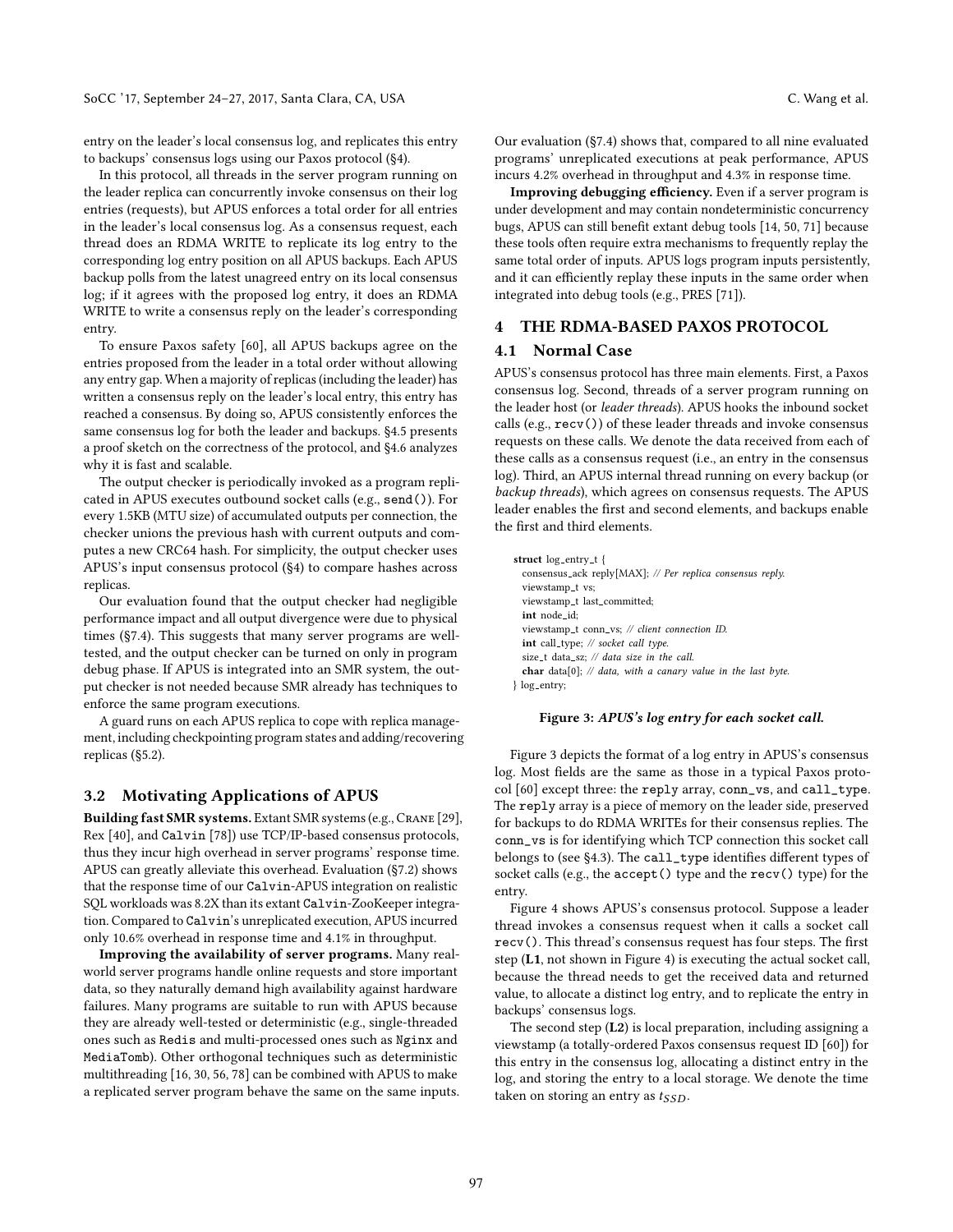<span id="page-4-2"></span>

Figure 4: APUS consensus algorithm in normal case.

Third, each leader thread concurrently invokes a consensus via the third step (L3): WRITE the log entry to remote backups. This step is thread-safe because each leader thread works on its own distinct entry and remote backups' corresponding entries. An L3 WRITE returns quickly after pushing the entry to its local QP connecting the leader and each backup. We denote the time taken for this push as  $tp_{USH}$ , which took at most 0.2  $\mu$ s in our evaluation.  $t_{PUSH}$  is serial for concurrently arriving requests on each QP, but the WRITEs (all L3 arrows in Figure [3\)](#page-3-3) to different QPs run in parallel.

The fourth step (L4) is that the leader thread polls on its reply field in its local log entry to wait for backups' consensus replies. It breaks the poll if a number of heartbeats fail ([§4.4\)](#page-4-3). If a majority of replicas agrees on the entry, an input consensus is reached, the leader thread leaves this recv() call and proceeds with its program logic.

On each backup, a backup thread polls from the latest unagreed log entry. It breaks the poll if a number of heartbeats fail ([§4.4\)](#page-4-3). If no heartbeat fails, the backup thread then agrees on entries in the same total order as those on the leader's consensus log, using three steps. First (B1), it does a regular Paxos view ID check [\[60\]](#page-13-18) to see whether the leader's view ID matches its own one, it then stores the log entry in its local SSD. To scale to concurrently arriving requests, the backup thread scans multiple entries it agrees with at once. It then stores them in APUS's parallel storage.

Second (B2), on each entry the backup agrees, the backup thread does an RDMA WRITE to send back a consensus reply to the reply array element in the leader's corresponding entry. Third (B3, not shown in Figure [4\)](#page-4-2), the backup thread does a regular Paxos check [\[60\]](#page-13-18) on last\_committed and to know the latest entry that has reached consensus. It then "executes" the committed entries by forwarding the data in these entries to the server program on its local replica. Carrying latest committed entries in next consensus requests is a common, efficient Paxos implementation method [\[60\]](#page-13-18).

To ensure Paxos safety, the backup thread agrees on log entries in order without allowing any gap [\[60\]](#page-13-18). If the backup suspects it misses some log entries (e.g., because of packet loss), it invokes

a learning request to the leader asking for the missing entries. We found one backup thread per backup suffices to achieve low overhead on concurrent connections ([§7.3\)](#page-8-1).

# <span id="page-4-0"></span>4.2 Atomic Message Delivery

On a backup side, one tricky challenge is that atomicity must be ensured on the leader's RDMA WRITEs on all entries and backups' polls. For instance, while a leader thread is doing a WRITE on vs to a remote backup, the backup's thread may be reading vs concurrently, causing a corrupted read value.

To address this challenge, one prior approach [\[34,](#page-12-26) [46\]](#page-12-19) leverages the left-to-right ordering of RDMA WRITEs and puts a special nonzero variable at the end of a fix-sized log entry because they mainly handle key-value stores with fixed value length. As long as this variable is non-zero, the RDMA WRITE ordering guarantees that the log entry WRITE is complete. However, because APUS aims to support general server programs with largely variant received data lengths, this approach cannot be applied in APUS.

Another approach is using atomic primitives provided by RDMA hardware, but a prior evaluation [\[80\]](#page-13-20) has shown that RDMA atomic primitives are much slower than normal RDMA WRITEs and local memory reads.

APUS tackles this challenge by using the leader to add a canary value after the data array. A backup thread always first checks the canary value according to data\_size and then starts a standard Paxos consensus reply decision [\[60\]](#page-13-18). This synchronization-free approach ensures that a APUS backup thread always reads a complete entry efficiently.

# <span id="page-4-1"></span>4.3 Handling Concurrent Connections

Unlike traditional Paxos protocols which mainly handle singlethreaded programs due to the deterministic execution assumption in SMR, APUS aims to support both single-threaded as well as multithreaded or -processed programs running on multi-core machines. Therefore, a strongly consistent mechanism is needed to map each connection on the leader and its corresponding connection on backups. A naive approach is matching a leader connection's socket descriptor to the same one on a backup, but programs on backups may return nondeterministic descriptors due to systems resource contention.

Fortunately, Paxos already makes viewstamps [\[60\]](#page-13-18) of requests (log entries) strongly consistent across replicas. For TCP connections, APUS adds the conn\_vs field, the viewstamp of the the first socket call in each connection (i.e., accept()) as the connection ID for log entries.

# <span id="page-4-3"></span>4.4 Leader Election

Leader election on RDMA raises a main challenge: because backups do not communicate with each other in normal case, a backup proposing itself as the new leader does not know the remote memory locations where the other backups are polling. Writing to a wrong remote memory location may cause the other backups to miss all leader election messages. A recent system [\[73\]](#page-13-8) establishes an extra control QP to handle leader election, complicating deployments.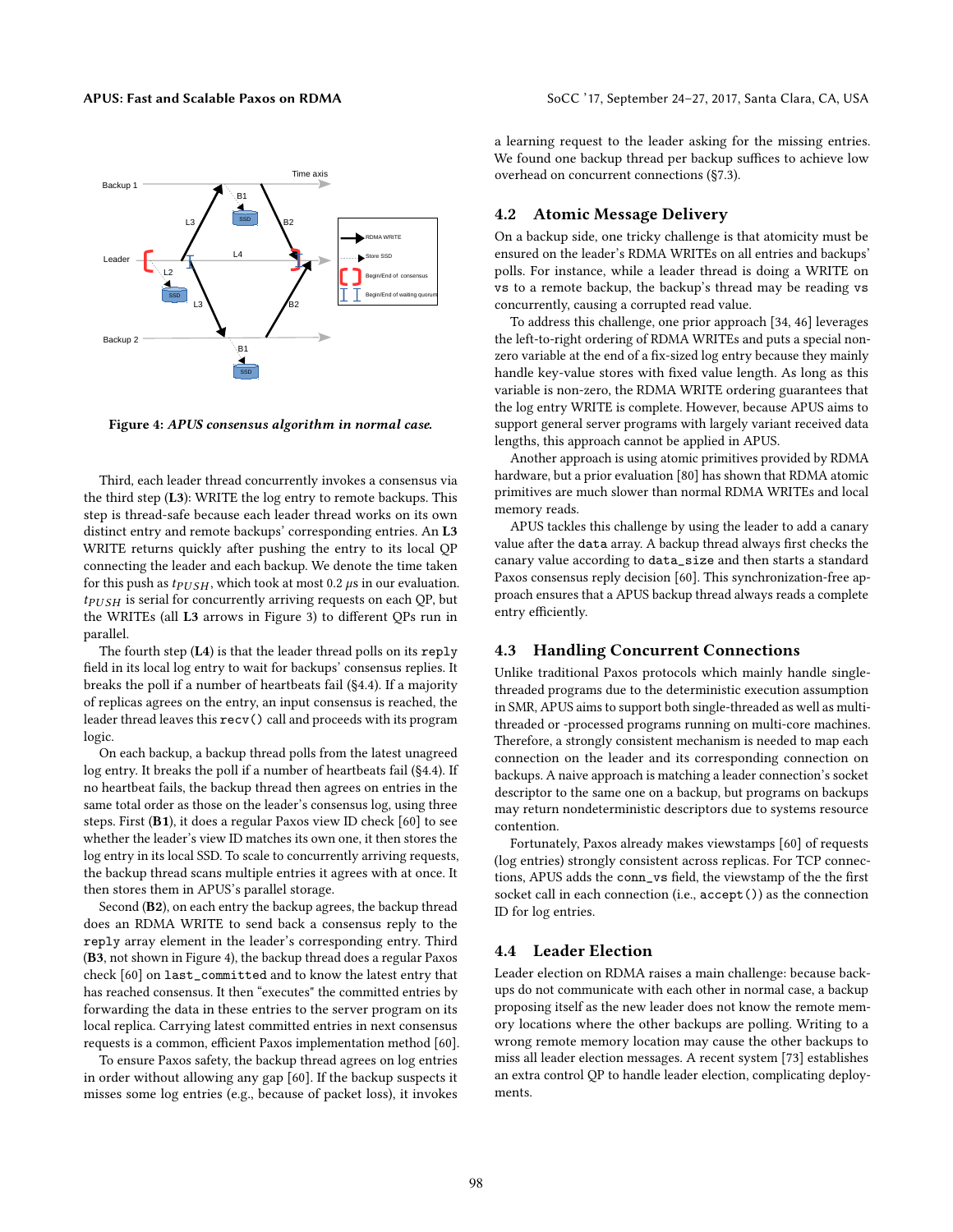APUS addresses this challenge with a simple, clean design. It runs leader election on the normal-case consensus log and QP. In normal case, the leader does WRITEs to remote logs as heartbeats with a period of T. Each consensus log maintains an elect[MAX] array, one array element for each replica. This elect array is only used in leader election. Once backups miss heartbeats from the leader for 3\*T, they suspect the leader to fail, close the leader's QPs, and start to work on the elect array to elect a new leader.

Backups use a standard Paxos leader election algorithm [\[60\]](#page-13-18) with three steps. Each backup writes to its own elect element indexed by its replica ID on other replicas' elect. First, each backup waits for a random time (similar to random election timeouts in Raft [\[68\]](#page-13-21)), and it proposes a new view with a standard two-round Paxos consensus [\[54\]](#page-13-6) by including both its view and the index of its latest log entry. The other backups also propose their views and poll on this elect array in order to agree on an earlier proposal or confirm itself as the winner. The backup with a more up-to-date log will win the proposal. A log is more up-to-date if its latest entry has either a higher view or the same view but a higher index.

Second, the winner proposes itself as a leader candidate using this elect array. Third, after the second step reaches a quorum, the new leader notifies remote replicas itself as the new leader and it starts to WRITE periodic heartbeats. Overall, APUS safely avoids multiple "leaders" to corrupt consensus logs, because only one leader is elected in each view, and backups always close an outdated leader's QPs before electing a new leader. For robustness, the above three steps are inherited from a practical Paxos election algorithm [\[60\]](#page-13-18), but APUS makes the election efficient and simple in an RDMA domain.

#### <span id="page-5-0"></span>4.5 Correctness

APUS's protocol derives from Paxos Made Practical (PMP) [\[60\]](#page-13-18), a practical viewstamp-based Paxos protocol. We made this design choice because Paxos is notoriously difficult to understand [\[53,](#page-13-1) [54,](#page-13-6) [79\]](#page-13-22), implement [\[25,](#page-12-27) [60\]](#page-13-18), and verify [\[39,](#page-12-28) [82\]](#page-13-23). Deriving from a practical protocol [\[60\]](#page-13-18) helps us incorporate these readily mature understanding and theoretically verified safety rules into APUS.

We made two major modifications from PMP. Modification 1: APUS replicas use the faster and more scalable one-sided RDMA WRITE to replicate log entries ([§4.1\)](#page-3-2) and do leader elections ([§4.4\)](#page-4-3). Modification 2: to prevent outdated leaders from messing up log entries, APUS's backups conservatively close the QP with the outdated leader right after suspecting it has failed ([§4.4\)](#page-4-3).

These two modifications empower APUS's protocol to comply with Paxos safety guarantee: all replicas see the same total order of request entries in their local consensus logs. We will show that APUS satisfies three properties: (1) leader completeness: all agreed entries should present in the logs of subsequent leaders; (2) log matching: two replicas' logs cannot have different agreed entries (entries agreed by a majority) on the same log position; (3) data integrity: all replicas cannot read corrupted data from log entries. The first two properties are widely considered sufficient to ensure safety [\[68\]](#page-13-21) in traditional TCP/IP based Paxos protocols, while we add data integrity because our protocol is based on RDMA.

The leader completeness property of APUS inherits from PMP. APUS follows PMP's view change protocol to ensure at most one leader in each view and the newly elected leader is most up-todate ([§4.4\)](#page-4-3). Therefore, we admit this property and omit the proof here. Below, we are going to prove the log matching and the data integrity properties.

Log matching. We prove the log matching property by induction on the view number. The base case holds because the initial log is empty. For the inductive case, we hypothesize that the property holds for the views up to  $v$  and prove the property still holds in the next view. We can safely assume there is a leader (the current leader) in the new view, because if no leader presents, no new entries can get agreed and the property will not be broken.

The inductive case can be proved in two steps. First, since the current leader is elected, a majority of replicas must have closed QPs with old leaders to prevent them writing to their logs (modification 2). Therefore, only the current leader can replicate its log entries to a majority of replicas and get the entries agreed. Second, when one leader thread replicates data messages in one log entry, it WRITEs to the same position on remote backups' logs ([§4.1\)](#page-3-2). Therefore, the newly replicated entries to be agreed are all identical to those of the current leader. Combining the two steps, the newly agreed entries in the new view are all identical. Therefore, the inductive case is proved and thus the log matching property holds.

Data integrity. All replicas will not read corrupted entries because of three reasons. First, each leader thread replicates log entries to disjoint memory addresses ([§4.1\)](#page-3-2). Therefore, the replication mechanism is thread-safe and will not cause contentions. Second, RDMA provides error detection mechanisms to prevent data corruption during network transmission, which is a basic requirement of Paxos deployment. Third, APUS has an atomic log entry read/write mechanism ([§4.2\)](#page-4-0) to prevent replicas from reading incomplete log entries. These three factors work together to ensure all replicas see correctly replicated, non-corrupted log entries and hence the property holds.

### <span id="page-5-1"></span>4.6 Analytical Analysis on Performance

APUS is designed to be scalable to the number of concurrent client connections for general server programs. In contrast, a recent RDMA-based protocol DARE [\[73\]](#page-13-8) is designed to achieve the lowest latency on a small number of connections for its own key-value store server. Below is an analytical analysis on APUS's consensus latency, and we compare APUS and DARE in [§6.1.](#page-6-4)

Suppose the APUS leader has  $N$  client connections, and  $N$  requests arrive at the same time. APUS invokes consensus on all requests in the same way without distinguishing them as "read only" or "write". Suppose there are only three replicas.

According to the leader's four steps L1∼L4, to reach consensus for all these  $N$  requests, the time taken on the leader's  $i_{th}$  request includes five parts: (1) an SSD storage time  $t_{SSD}$  in L2 (each leader thread does a SSD store in parallel) ; (2) because an RDMA QP is a global data structure between every two replicas, pushing a message to a QP is serialized, which costs  $i \times t_{PUSH}$  for  $i_{th}$  request; (3) a  $\frac{1}{2}$ *t<sub>RTT</sub>* in **L3**; (4) an SSD storage time *t<sub>SSD</sub>* in **B1** for each backup (done by backups in parallel); and (5) a  $\frac{1}{2} t_{RTT}$  in **B2**. On APUS's leader, the average consensus latency for all N requests sums up as the equation below: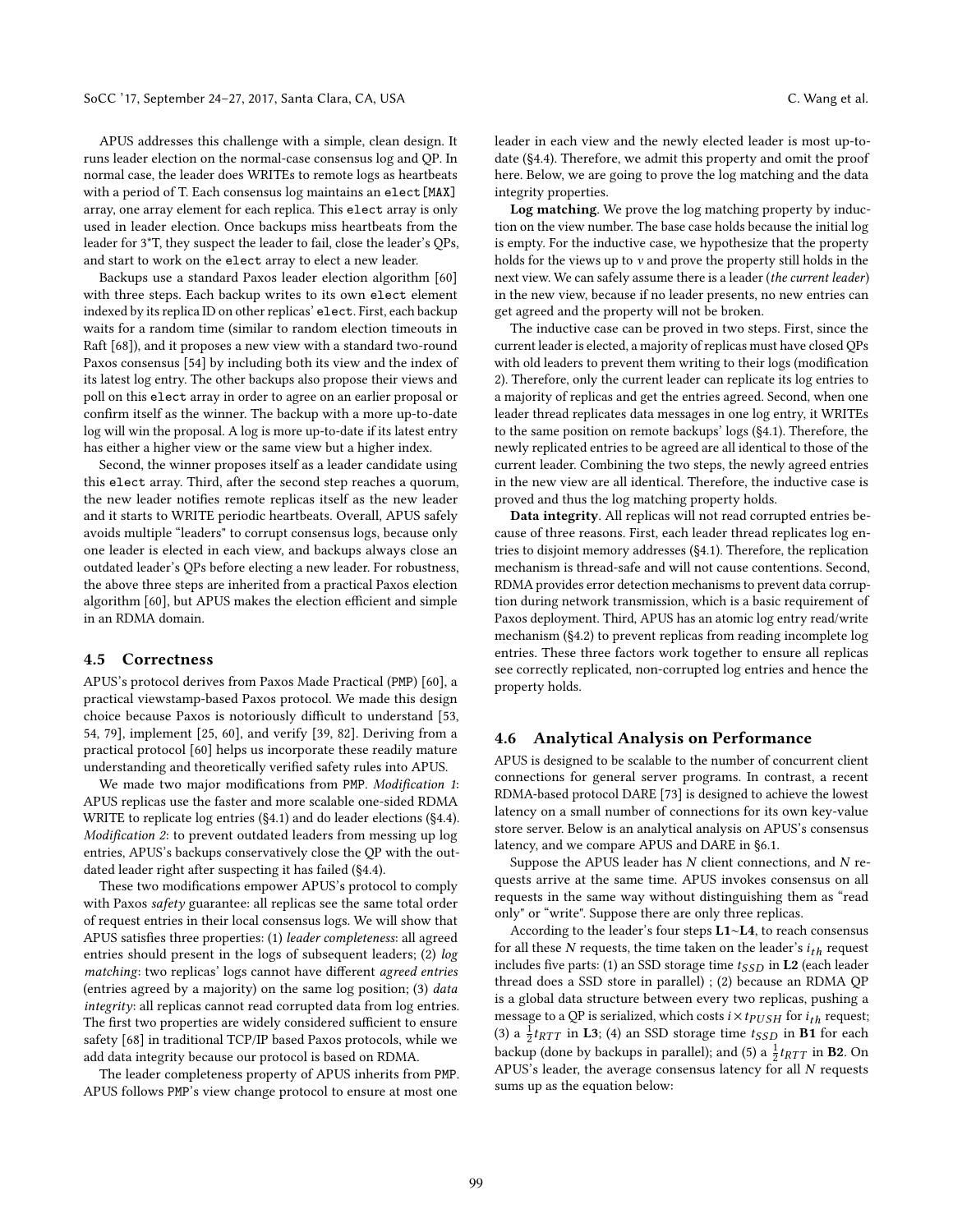$$
APUS = \left(\sum_{i=1}^{N} (2t_{SSD} + i \times t_{PUSH} + t_{RTT})\right) / N
$$
  
=  $2t_{SSD} + \frac{(N+1)}{2}t_{PUSH} + t_{RTT}$  (1)

This equation shows that APUS's consensus latency is scalable to N because  $tp_{USH}$  is often below 0.2  $\mu$ s ([§2.2\)](#page-2-2).

# <span id="page-6-2"></span>5 IMPLEMENTATION DETAILS

#### <span id="page-6-0"></span>5.1 Replicating an unmodified server program

To replicate an unmodified server program, APUS leverages a Linux technique called LD\_PRELOAD. This technique enables interception of libc function calls and customized code injection. With this mechanism, APUS intercepts all the libc inbound socket calls and invokes the RDMA-based consensus protocol ([§4\)](#page-3-1) to replicate the inputs from the leader to backups. By doing so, any server program using the POSIX socket can run in APUS without being modified.

#### <span id="page-6-1"></span>5.2 Checkpoint and Restore

To handle replica failures, a Paxos protocol must provide a persistent input logging storage. We explicitly designed the input logging storage mechanism in APUS to be thread-safe and scalable to the number of concurrent client connections. Specifically, the input logging operation bypasses the kernel cache, and is directly applied onto the disk.

In APUS, the guard process on a backup replica checkpoints the local server program's process state and file system state (including the input logging storage) of current working directory within a one-minute duration.

Such a checkpoint operation and its duration is not sensitive to normal case performance because it is invoked on one backup replica, and hence the other backups can still reach quorum rapidly. Each checkpoint is associated with a last committed socket call viewstamp of the server program. After each checkpoint, the backup dispatches the checkpoint zip file to the other replicas.

Specifically, APUS leverages CRIU [\[28\]](#page-12-29), a popular, open source tool, to checkpoint a server program's process state (e.g., CPU registers and memory). Since CRIU does not support checkpointing RDMA connections, APUS's guard first sends a "close RDMA QP" request to an APUS internal thread, lets this thread closes all remote RDMA QPs, and then invokes CRIU.

#### <span id="page-6-6"></span>5.3 Network Output Checking Tool

Server programs often send replies with non-blocking IO. To align outputs across replicas, APUS uses a bucket-based hash computation mechanism. When a server calls a send() call, APUS puts the sent bytes into a local, per-connection bucket with 1.5KB (MTU size). Whenever a bucket is full, APUS computes a new CRC64 hash on a union of the current hash and this bucket. To compare a hash across replicas, the output checker uses APUS' input consensus protocol ([§4.1\)](#page-3-2). Because this protocol is invoked rarely, we did not observe its performance impact. The output checker is mainly for server programs' development purpose ([§3.1\)](#page-2-3).

<span id="page-6-5"></span>

Figure 5: DARE's RDMA-based protocol. It is a sole-leader, two-round protocol with three steps: (1) the leader WRITEs a consensus request to all backups' consensus logs and waits for ACKs to check if they succeed; (2) for the successful backups in (1), the leader does WRITEs to update tail pointer of their consensus logs; and (3) on receiving a majority of ACKs in (2), a consensus is reached, the leader does WRITEs to notify backups.

#### <span id="page-6-3"></span>6 DISCUSSIONS

# <span id="page-6-4"></span>6.1 Comparing APUS with DARE

DARE [\[73\]](#page-13-8) deviates from Paxos due to its centralized, sole-leader protocol: in normal case, the leader does all consensus work via RDMA, and the other replicas are silent and do not consume CPU. Figure [5](#page-6-5) shows DARE's protocol with two-rounds: first, leader does RDMA WRITEs of consensus requests on each replica; second, leader does RDMA WRITEs on each replica to update a global variable that points to the latest request (tail of consensus log) in each backup. DARE backups are silent in both rounds, and only their RDMA NICs send back RDMA ACKs to the leader's NIC. Because the second round updates a global variable on every backup, which serializes all consensus requests, DARE is not designed to be scalable to concurrent connections.

DARE is mainly designed to achieve the lowest consensus latency on a small number of concurrent key-value connections. To this end, it has two clever features. First, on an input consensus, DARE needs to store the input only once on the leader, because its backups are silent. In current DARE implementation, leader does not store inputs and works purely in-memory. Second, it batches SET and GET requests separately. For GET requests, leader does only oneround RDMA READs to check view IDs from backups. Both DARE's evaluation and ours ([§7.3\)](#page-8-1) show that, when there were at most six concurrent connections, DARE achieved the lowest consensus latency in extant evaluation [\[33,](#page-12-8) [43,](#page-12-9) [44,](#page-12-10) [55,](#page-13-9) [74\]](#page-13-7).

Despite the two features, the serialization problem in DARE still affects its scalability, especially when many SET and GET requests arrive concurrently. DARE's evaluation [\[73\]](#page-13-8) confirmed this problem: on three replicas and nine concurrent connections, DARE's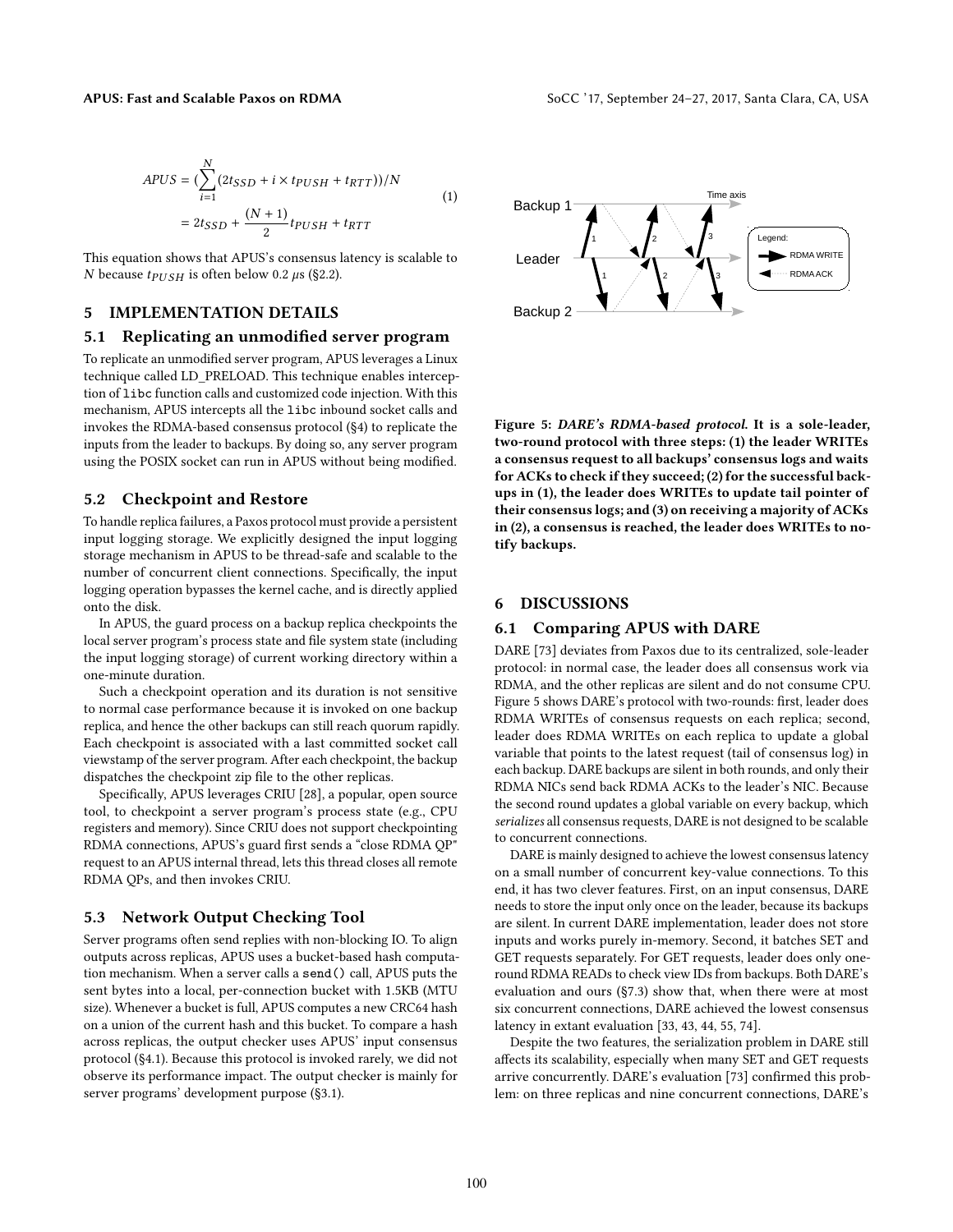throughput on the 50% SET and 50% GET randomly arrival workload was 43.5% lower than that on the 100% SET workload. Our evaluation ([§7.3\)](#page-8-1) reproduces this problem when increasing the number of concurrent connections from 1 to 24: DARE's consensus latency increased approximately linearly to the number of connections; APUS's consensus latency was faster than DARE by 4.9X in average.

Overall, APUS differs from DARE in three aspects. First, APUS is a Paxos protocol for general server programs; DARE is a novel, sole-leader consensus protocol for its own key-value store. Second, APUS is designed to be scalable on many concurrent client connections; DARE is mainly designed to achieve lowest consensus latency on a smaller number of connections. Third, APUS is a persistent protocol; DARE currently works purely in-memory. These differences show that APUS is more suitable for general server programs, and DARE more suitable for maintaining metadata.

# 6.2 APUS Limitations

APUS currently does not replicate physical times such as time() because these physical results are often explicit and easy to examine from network outputs (e.g., a timestamp in the header of a reply). Existing Paxos approaches [\[49,](#page-12-2) [60\]](#page-13-18) can be leveraged to intercept these functions and make programs produce the same results among replicas.

To replicate general client requests [\[29,](#page-12-0) [73\]](#page-13-8), APUS totally orders all types of requests and it has not incorporated read-only optimization [\[49\]](#page-12-2), because its performance overhead is already low ([§7.4\)](#page-9-0).

# <span id="page-7-0"></span>7 EVALUATION

Evaluation was done on nine RDMA-enabled Dell R430 and five Supermirco SuperServer 1019P hosts. Each host has Linux 3.16.0 and 2.6 GHz Intel Xeon CPU. The Dell R430 hosts are equipped with 24 hyperthreading cores, 64 GB memory, and 1 TB SSD. The SuperServer 1019P hosts have 28 hyperthreading cores, 32 GB memory, and 375GB SSD. All NICs are Mellanox ConnectX-3 (40Gbps) connected with RoCE [\[8\]](#page-12-18). All programs' unreplicated executions run on IPoIB ([§2.2\)](#page-2-2). Workloads run on idle replicas.

We compared APUS with five open source consensus protocols, including four traditional ones (libPaxos [\[75\]](#page-13-4), ZooKeeper [\[10\]](#page-12-5), Crane [\[29\]](#page-12-0) and S-Paxos [\[21\]](#page-12-6)) and an RDMA-based one (DARE [\[73\]](#page-13-8)). S-Paxos is designed to achieve scalable throughput on more replicas.

We evaluated APUS on nine widely used or studied programs, including 4 key-value stores Redis, Memcached, SSDB, MongoDB; MySQL, a SQL server; ClamAV, an anti-virus server that scans files and delete malicious ones; MediaTomb, a multimedia storage server that stores and transcodes video and audio files; OpenLDAP, an LDAP server; Calvin [\[78\]](#page-13-2), a popular SMR system for databases. We picked Calvin because: (1) it replicates inputs with a highlyengineered consensus protocol ZooKeeper [\[10\]](#page-12-5), a good comparison target for APUS; and (2) it implements deterministic synchronization, which can make a program run deterministically. Table [1](#page-7-2) shows workloads. The rest of this section focuses on five questions:

[§7.1:](#page-7-1) Is APUS much faster than traditional consensus?

[§7.2:](#page-8-2) How easy is APUS to integrate into SMR systems?

[§7.3:](#page-8-1) How faster is APUS compared to DARE?

<span id="page-7-2"></span>Table 1: Benchmarks and workloads. "Self" in the Benchmark column means we used a program's own benchmark.

| Program     | <b>Benchmark</b> | Workload/Input               |
|-------------|------------------|------------------------------|
| C1amAV      | clamscan [3]     | Files in /1ib from a replica |
| MediaTomb   | ApacheBench [11] | Transcoding videos           |
| Memcached   | mcperf $[2]$     | 50% set, 50% get operations  |
| MongoDB     | $YCSB$ [5]       | Insert operations            |
| MySQL       | Sysbench [4]     | SQL transactions             |
| OpenLDAP    | Self             | LDAP queries                 |
| Redis       | Self             | 50% set, 50% get operations  |
| <b>SSDB</b> | Self             | Eleven operation types       |
| Calvin      | Self             | SQL transactions             |

[§7.4:](#page-9-0) What is the performance overhead of running APUS with server programs? How well does it scale?

[§7.5:](#page-10-0) How stable is APUS's performance in a congested network?

[§7.6:](#page-10-1) How well does APUS handle replica failures?

# <span id="page-7-1"></span>7.1 Comparing w/ Traditional Consensus

We ran APUS and four traditional consensus protocols using their own client programs or popular client programs with 100K requests of similar sizes. For each protocol, we ran a client with 24 concurrent connections on a 24-core machine located in LAN, and we used up to nine replicas. Both the number of concurrent connections and replicas are common high values [\[10,](#page-12-5) [29,](#page-12-0) [40,](#page-12-1) [73\]](#page-13-8).

All four traditional protocols were run on IPoIB ([§2.2\)](#page-2-2). Figure [1](#page-1-1) shows that the consensus latency of three traditional protocols increased almost linearly to the number of replicas (except S-Paxos). S-Paxos batches requests from replicas and invokes consensus when the batch is full. More replicas can take shorter time to form a batch, so S-Paxos incurred a slightly better consensus latency with more replicas. Nevertheless, its latency was always over 600  $\mu$ s. APUS's consensus latency outperforms these four protocols by at least 32.3X.

To find scalability bottlenecks in traditional protocols, we used only one client connection and broke down their consensus latency on leader (Table [2\)](#page-8-0). From 3 to 9 replicas, the consensus latency (the "Latency" column) of these protocols increased more gently than that on 24 concurrent connections. For instance, when the number of replicas increased from three to nine, ZooKeeper latency increased by 30.3% with one connection; this latency increased by 168.3% with 24 connections (Figure [1\)](#page-1-1). This indicates that concurrent consensus requests are the major scalability bottleneck for these protocols.

Specifically, three protocols had scalable latency on the arrival of their first consensus reply (the "First" column), which implies that network is not saturated. libPaxos is an exception because its two-round protocol consumed much bandwidth. However, on the leader, there is a big gap between the arrival of the first consensus reply and the "majority" reply (the "Major" column). Given that the replies' CPU processing time was small (the "Process" column), we can see that various systems layers, including OS kernels, network libraries, and language runtimes (e.g., JVM), are another major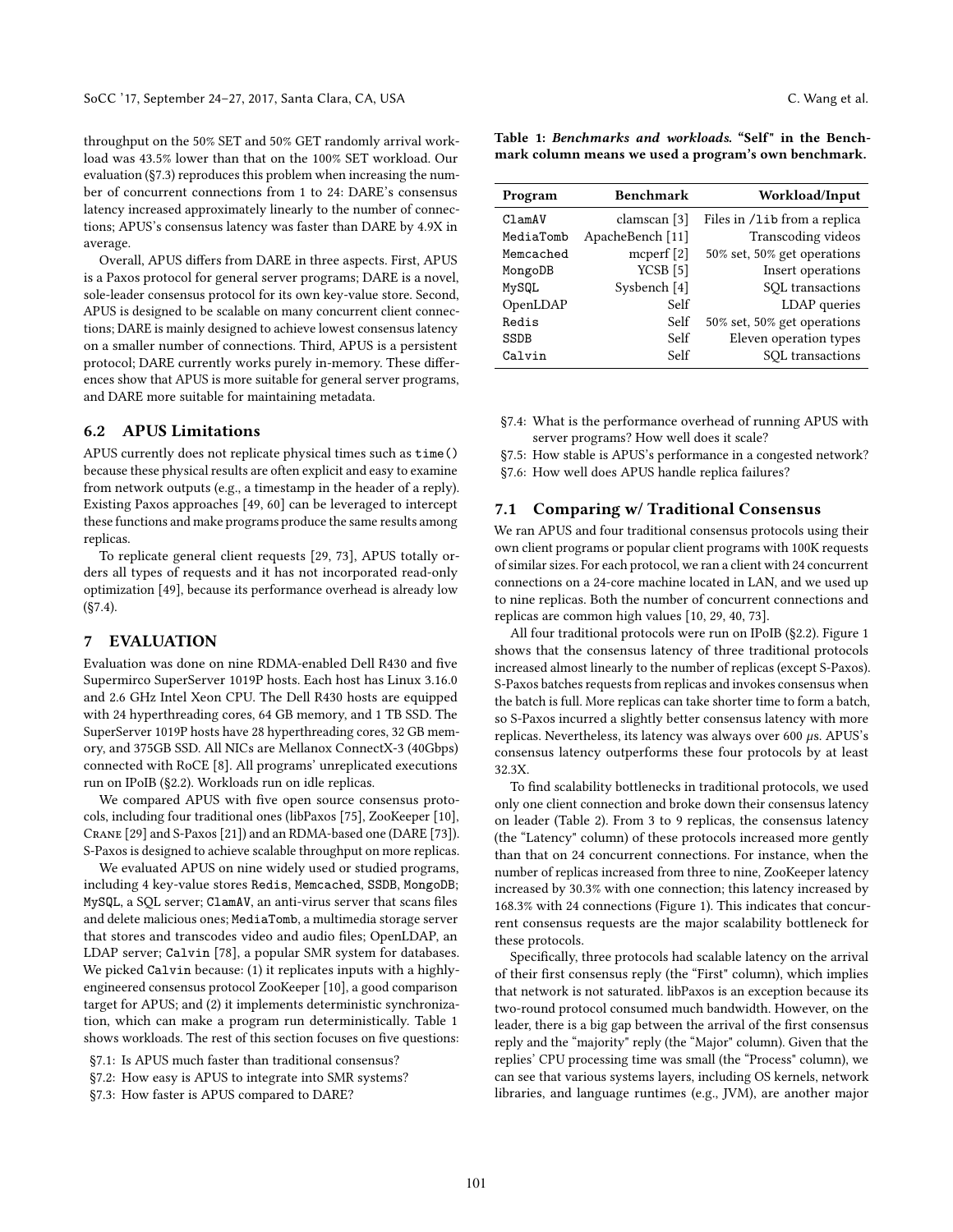<span id="page-8-0"></span>Table 2: Performance breakdown of traditional protocols on leader with only one connection. The "Proto-#Rep" column is the protocol name and replica group size; "Latency" is the consensus latency; "First" is the latency of leader's first received consensus reply; "Major" is the latency of leader's consensus; "Process" is leader's time spent in processing all replies; and "Sys" is leader's time spent in systems (OS kernel, network stacks, and JVM) between the "First" and "Major" reply. Times are in  $\mu$ s.

| Proto-#Rep  | Latency | First | Major | Process | Sys   |
|-------------|---------|-------|-------|---------|-------|
| libPaxos-3  | 81.6    | 74.0  | 81.6  | 2.5     | 5.1   |
| libPaxos-9  | 208.3   | 145.0 | 208.3 | 12.0    | 51.3  |
| ZooKeeper-3 | 99.0    | 67.0  | 99.0  | 0.84    | 31.2  |
| ZooKeeper-9 | 129.0   | 76.0  | 128.0 | 3.6     | 49.4  |
| $CRANE-3$   | 78.0    | 69.0  | 69.0  | 13.0    | 0     |
| CRANE-9     | 148.0   | 83.0  | 142.0 | 30.0    | 35.0  |
| S-Paxos-3   | 865.1   | 846.0 | 846.0 | 20.0    | 0     |
| S-Paxos-9   | 739.1   | 545.0 | 731.0 | 35.0    | 159.1 |

scalable bottleneck (the "Sys" column). This indicates that RDMA is useful on bypassing systems layers.

Both Crane and S-Paxos's leader handles consensus replies rapidly, so they two had same "First" and "Major" arrival times (i.e., "Sys" times were 0 on three replicas).

# <span id="page-8-2"></span>7.2 Integrating APUS into Calvin

Calvin [\[78\]](#page-13-2) is a SMR-like distributed database which leverages ZooKeeper [\[10\]](#page-12-5) for replicating client requests to achieve high availability. We replaced ZooKeeper with APUS in Calvin to replicate inputs and compared the performance of Calvin-ZooKeeper and Calvin-APUS.

The Calvin-APUS integration took 39 lines of code. Calvin currently uses ZooKeeper to batch inputs and then replicate them. To reduce response time, Calvin-APUS replicates each request immediately on its arrival. Figure [6](#page-8-3) shows that the consensus latency of ZooKeeper was 7.6X higher than Calvin's own request processing time, which indicates that ZooKeeper added a high overhead in Calvin's response time. Calvin-APUS's response time was 8.2X faster than Calvin-ZooKeeper's because APUS's consensus latency was 45.7X faster than ZooKeeper's. Calvin's unreplicated execution throughput is 19825 requests/s, and Calvin-ZooKeeper was 16241 requests/s. Calvin-APUS was 19039 requests/s, a 4.1% overhead over Calvin's unreplicated execution.

# <span id="page-8-1"></span>7.3 Comparing with DARE

Because DARE only supported a key-value server written by the authors, we ran APUS with Redis, a popular key-value server for comparison. Figure [7](#page-8-4) shows APUS and DARE's consensus latency on variant concurrent connections. Both APUS and DARE ran seven replicas with randomly arriving, update-heavy (50% SET and 50% GET) and read-heavy (10% SET and 90% GET) workloads. DARE performance on two workloads were different because it handles GETs with only one consensus round [\[73\]](#page-13-8). APUS handles all requests with the same protocol. When there was only one

<span id="page-8-3"></span>

Figure 6: Comparing Calvin-APUS and Calvin-ZooKeeper.

connection, DARE achieved the lowest consensus latency we have seen in prior work because it is a sole-leader protocol ([§6.1\)](#page-6-4). On variant connections, APUS's average consensus latency was faster than DARE by 4.9X for two main reasons.

First, APUS is a one-round protocol and DARE is a two-round protocol (for SETs), so DARE's "actual-consensus" time was 53.2% higher than APUS. Even using read-heavy workloads (DARE uses one-round for GETs) with APUS, APUS's actual consensus time was still slightly faster than DARE's on over six connections, because APUS avoids expensive ACK pollings ([§2.2\)](#page-2-2).

Second, DARE's second consensus round updates a global variable for each backup and serializes consensus requests ([§6.1\)](#page-6-4). Although DARE mitigates this limitation by batching same SET or GET types, randomly arriving requests often break batches, causing a large "wait-consensus" time (a new batch can not start consensus until prior batches reach consensus). DARE evaluation [\[73\]](#page-13-8) confirmed such a high wait duration: with three replicas and nine concurrent connections, DARE's throughput on real-world inspired workloads (50% SET and 50% GET arriving randomly) was 43.5%

<span id="page-8-4"></span>

Figure 7: APUS and DARE consensus latency (divided into two parts) on variant connections. "Wait-consensus" is the time an input request spent on waiting consensus to start. "Actual-consensus" is the time spent on running consensus.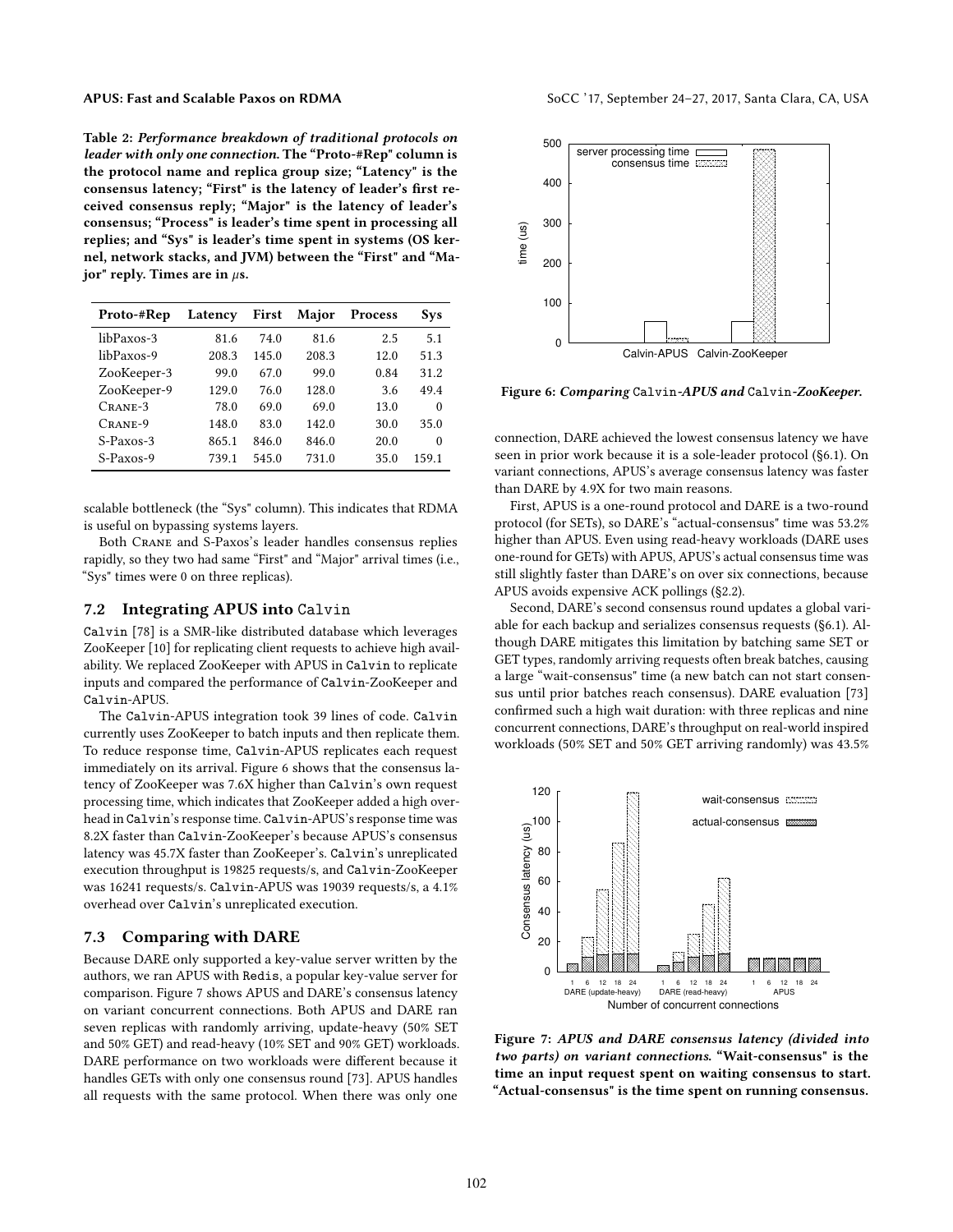<span id="page-9-1"></span>

Figure 8: APUS throughput compared to server programs' unreplicated executions.

lower than that on 100% SET workloads. APUS's "wait-consensus" was almost 0 as it enables concurrent consensus requests ([§4.1\)](#page-3-2).

DARE evaluation also showed that, with 100% SET workloads, its throughput decreased by 30.1% when the number of replicas increased from three to seven. We reproduced a similar result: we used the same workloads and 24 concurrent connections, and we varied the number of replicas from three to nine. We found that APUS consensus latency increased merely by 7.3% and DARE increased by 67.3% (shown in Figure [1\)](#page-1-1).

Overall, we found DARE better on smaller number of concurrent connections and replicas (e.g., metadata [\[10,](#page-12-5) [23\]](#page-12-35)), and APUS better on larger number of connections or replicas (e.g., replicating server programs [\[29,](#page-12-0) [40\]](#page-12-1)).

#### <span id="page-9-0"></span>7.4 Performance Overhead

To stress APUS, we used nine replicas to run all nine server programs without modifying them. We used up to 32 concurrent client connections (most evaluated programs reached peak throughput at 16), and then we measured mean response time and throughput in 50 runs.

We turned on output checking ([§5.3\)](#page-6-6) and didn't observe a performance impact. Only two programs (MySQL and OpenLDAP) have different output hashes caused by physical times (an approach [\[60\]](#page-13-18) can be leveraged to enforce same physical times across replicas).

Figure [8](#page-9-1) shows APUS's throughput. For Calvin, we only collected the 8-thread result because Calvin uses this constant thread count in their code to serve requests. Compared to these server programs' unreplicated executions, APUS merely incurred a mean

throughput overhead of 4.2% (note that in Figure [8,](#page-9-1) the Y-axises of most programs start from a large number). As the number of threads increases, all programs' unreplicated executions got a performance improvement except Memcached. Prior work [\[40\]](#page-12-1) also showed that Memcached itself scaled poorly. Overall, APUS scaled as well as unreplicated executions on concurrent requests.

<span id="page-9-2"></span>Table 3: Leader's input consensus events per 10K requests, 8 threads. The "# Calls" column means the number of socket calls that went through APUS input consensus; "Input" means average bytes of a server's inputs received in these calls; "First" is the latency of leader's first received consensus reply; and "Quorum" means the average time leader has spent on waiting for quorum replies.

| Program   | # Calls | Input | First          | Quorum         |
|-----------|---------|-------|----------------|----------------|
| C1amAV    | 30,000  | 37.0  | $10.4 \ \mu s$ | $10.9 \mu s$   |
| MediaTomb | 30,000  | 140.0 | $16.9 \ \mu s$ | $17.4 \ \mu s$ |
| Memcached | 10,016  | 38.0  | 6.5 $\mu$ s    | $7.0 \ \mu s$  |
| MongoDB   | 10,376  | 490.6 | $8.3 \ \mu s$  | $9.2 \mu s$    |
| MySQL     | 10,009  | 28.8  | $7.1 \ \mu s$  | $7.8 \ \mu s$  |
| OpenLDAP  | 10,016  | 27.3  | 5.8 $\mu$ s    | 6.4 $\mu$ s    |
| Redis     | 10,016  | 40.5  | $5.2 \ \mu s$  | $6.0 \ \mu s$  |
| SSDB      | 10,016  | 47.0  | $5.7 \ \mu s$  | $6.2 \ \mu s$  |
| Calvin    | 10,002  | 128.0 | $10.1 \ \mu s$ | $10.8 \ \mu s$ |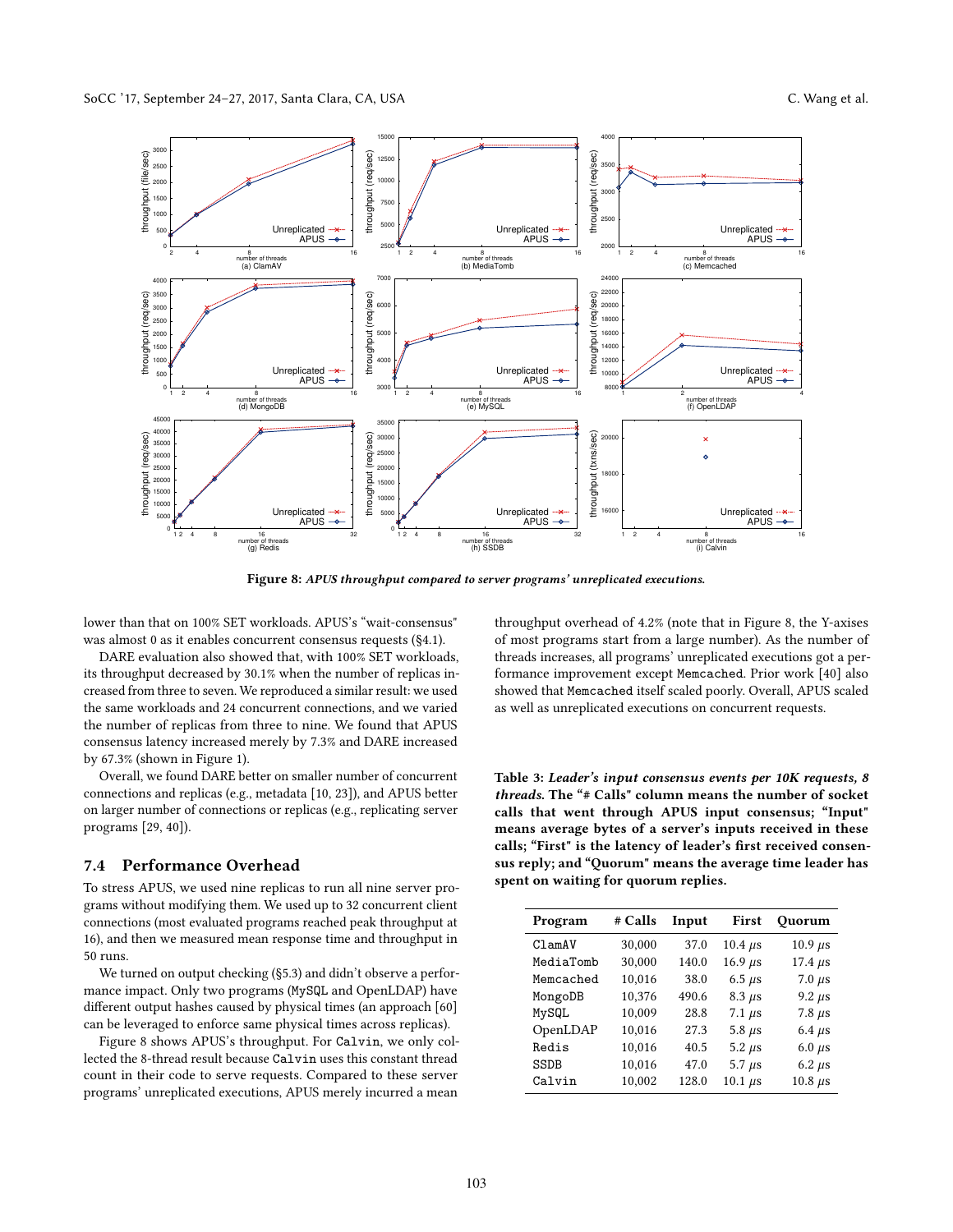<span id="page-10-2"></span>

Figure 9: APUS response time compared to server programs' unreplicated executions.

To understand APUS's performance overhead, we broke down its consensus latency on the leader replica. Table [3](#page-9-2) shows these statistics per 10K requests, 8 or max (if less than 8) threads. According to the consensus algorithm in Figure [4,](#page-4-2) for each socket call, APUS's leader does an "L2": SSD write, and an "L4": quorum waiting phase (the "quorum time" column). L4 implies backups' performance because each backup stores consensus requests in local SSD and then WRITEs a reply to the leader.

The small consensus latency shown in Table [3](#page-9-2) makes APUS achieve a low overhead of 4.3% on response time in Figure [9.](#page-10-2) Figure [7](#page-8-4) and Table [3](#page-9-2) also indicate that APUS had a low overhead of on programs' response time.

#### <span id="page-10-0"></span>7.5 APUS Performance in a Congested Network

In a production datacenter, network bandwidth is often shared by many services. This raises a performance concern of APUS because RoCE-based network may perform poorly in a congested network due to packet retransmission or congestion control [\[38,](#page-12-36) [84\]](#page-13-24).

To evaluate the performance of APUS in a congested network, we generated traffic to consume the network bandwidth between Paxos leader and a randomly chosen backup replica and varied this consumption from 0 to 30Gbps. We ran APUS with SSDB with seven replicas and measured the performance. Figure [10](#page-10-3) shows the throughput of APUS and the unreplicated executions with an increasing bandwidth consumption. Even when the traffic consumes 30 Gbps bandwidth, APUS's throughput does not drop significantly.

To understand APUS's performance overhead in the congested network, we collected the consensus latency on the leader replica. As shown in Figure [11,](#page-11-2) the consensus latency has increased only  $4.5\mu s$  when the traffic bandwidth consumption increases from 0 to 30Gbps. Because the request processing time of the server program and the TCP network latency between the client and leader replica are much longer than the increased consensus latency, the incurred overhead is negligible.

<span id="page-10-3"></span>

Figure 10: SSDB throughput on APUS with network traffic congestion.

#### <span id="page-10-1"></span>7.6 Checkpoint and Recovery

We ran same performance benchmark as in [§7.4](#page-9-0) and measured programs' checkpoint timecost. Each program checkpoint operation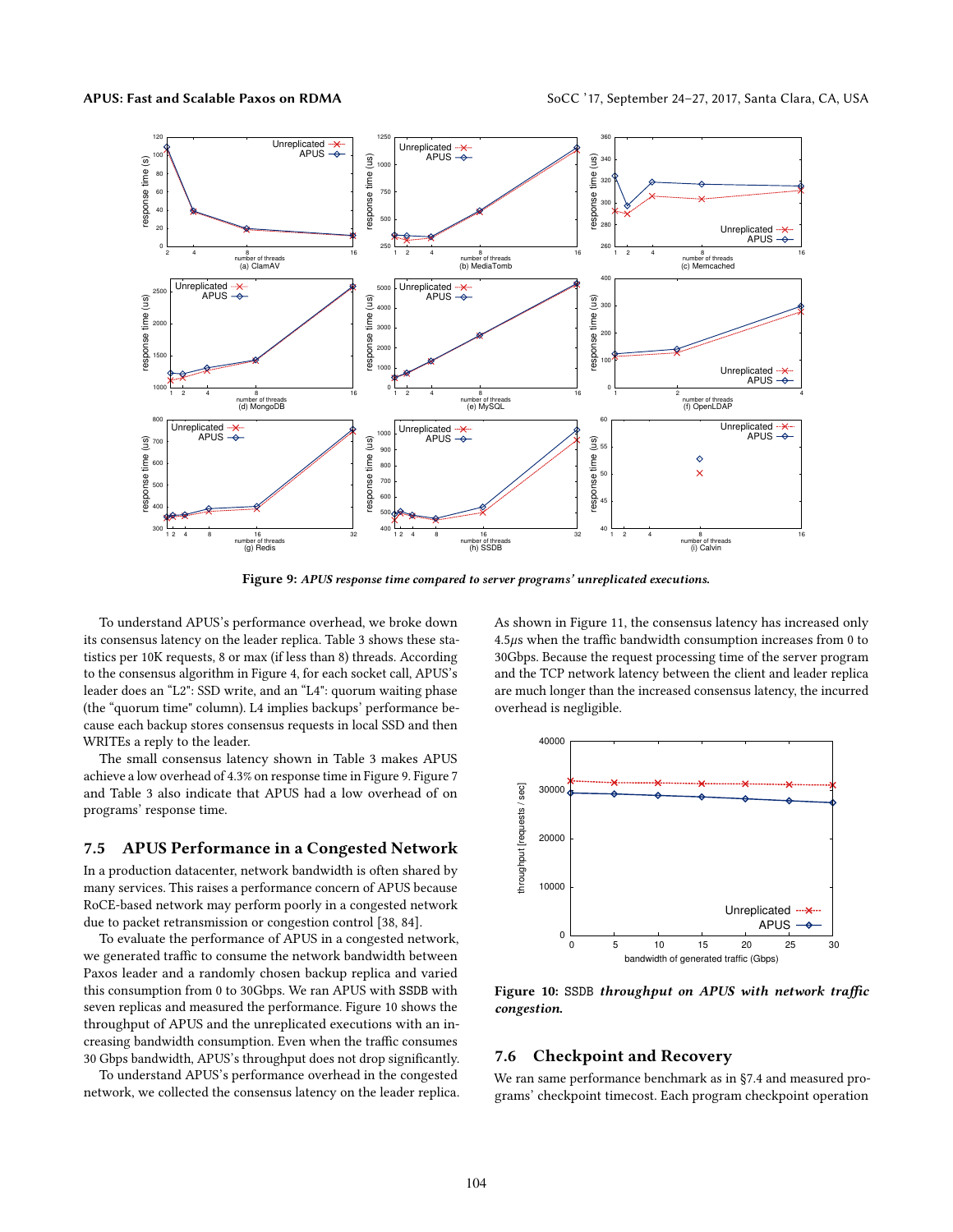<span id="page-11-2"></span>

Figure 11: APUS consensus latency running SSDB with network traffic congestion.

([§5.2\)](#page-6-1) costs 0.12s to 11.6s depending on the amount of modified memory and files since a program's last checkpoint. ClamAV incurred the largest checkpoint time (11.6s) because it loaded and scanned files in the /lib directory. Checkpoints did not affect APUS performance in normal case because they were done on only one backup. Leader and other backups still formed majority and reached consensus rapidly.

To evaluate APUS's Paxos robustness, we ran APUS with Redis with three replicas. We manually killed one backup and then modified another backup's code to drop all its consensus reply messages. We did not observe a performance change, as other seven replicas still reach consensus. We then manually killed the APUS leader and measured Redis throughput on the leader election approach ([§4.4\)](#page-4-3). APUS's default heartbeat period was 100 ms, and its three-round leader election took only 10.7  $\mu$ s. Redis throughput is shown in Figure [12.](#page-11-3) After a new leader was elected, Redis throughput went up slightly because there were only two replicas left.

<span id="page-11-3"></span>



# <span id="page-11-0"></span>8 RELATED WORK

Software-based consensus. Various Paxos algorithms [\[53,](#page-13-1) [54,](#page-13-6) [60,](#page-13-18) [66,](#page-13-3) [79\]](#page-13-22) and implementations [\[23,](#page-12-35) [25,](#page-12-27) [29,](#page-12-0) [60\]](#page-13-18) exist. Paxos is notoriously difficult to be fast and scalable [\[37,](#page-12-4) [48,](#page-12-16) [63\]](#page-13-25), so server programs carry a weaker asynchronous replication approach (e.g., Redis [\[76\]](#page-13-10)). Consensus is essential in datacenters [\[6,](#page-12-37) [41,](#page-12-38) [83\]](#page-13-26) and worldwide distributed systems [\[27,](#page-12-39) [57\]](#page-13-27), so much work is done to improve Paxos's input commutativity [\[58,](#page-13-28) [66\]](#page-13-3), understandability [\[53,](#page-13-1) [68\]](#page-13-21), and verification [\[39,](#page-12-28) [82\]](#page-13-23). Paxos is extended to tolerate byzantine faults [\[15,](#page-12-40) [17,](#page-12-41) [22,](#page-12-42) [24,](#page-12-43) [51,](#page-12-44) [59,](#page-13-29) [61\]](#page-13-30) and hardware faults [\[18\]](#page-12-45).

Three SMR systems, Eve [\[49\]](#page-12-2), Rex [\[40\]](#page-12-1), and Crane [\[29\]](#page-12-0), use traditional Paxos protocols to improve the availability of programs. None of these systems has evaluated their response time overhead on key-value servers, which are extremely sensitive on latency. APUS is the first SMR system that achieves low overhead on both response time and throughput on real-world key-value servers.

Hardware- or Network- assisted consensus. Recent systems [\[33,](#page-12-8) [43,](#page-12-9) [44,](#page-12-10) [55,](#page-13-9) [74\]](#page-13-7) leverage augmented network hardware or topology to improve Paxos consensus latency. Three systems [\[33,](#page-12-8) [43,](#page-12-9) [44\]](#page-12-10) implement consensus protocols in hardware devices (e.g., switches). "Consensus in a Box" [\[44\]](#page-12-10) implemented ZooKeeper's protocol in FPGA. These systems reported similar performance as DARE and they are suitable to maintain compact metadata (e.g., leader election). Prior work [\[55\]](#page-13-9) pointed out that these systems' programmable hardware are not suitable to store large amount of replicated states (e.g., server programs' continuously arriving inputs).

Speculative Paxos [\[74\]](#page-13-7) and NOPaxos [\[55\]](#page-13-9) use the datacenter topology to order requests, so they can eliminate consensus rounds if packets are not reordered or lost. These systems require rewriting a server program to use their new libraries for checking the order of packets, so they are not designed to run legacy server programs. Moreover, these two systems' consensus modules are TCP/UDPbased and incur high consensus latency, which APUS can help.

RDMA-based systems. RDMA techniques have been implemented in various architectures, including Infiniband [\[1\]](#page-12-17), RoCE [\[8\]](#page-12-18), and iWRAP [\[9\]](#page-12-46). RDMA is used to speed up high performance computing [\[36\]](#page-12-47), key-value stores [\[34,](#page-12-26) [45,](#page-12-48) [46,](#page-12-19) [64\]](#page-13-17), transactional systems [\[35,](#page-12-49) [47,](#page-12-21) [80\]](#page-13-20), distributed programming languages [\[19\]](#page-12-50), and file systems [\[81\]](#page-13-31). For instance, FaRM [\[34\]](#page-12-26) runs on RDMA and it provides in a primary-backup replication [\[31,](#page-12-51) [69\]](#page-13-32). Paxos provides better availability than primary-backup. These systems use RDMA to speed up different aspects, so they are complementary to APUS.

# <span id="page-11-1"></span>9 CONCLUSION

We have presented APUS, the first RDMA-based Paxos protocol and its runtime system. Evaluation on five consensus protocols and nine widely used programs shows that APUS is fast, scalable, and deployable. It has the potential to greatly promote the deployments of SMR and improve the reliability of many real-world programs.

### ACKNOWLEDGMENTS

We thank Dan R. K. Ports (our shepherd) and anonymous reviewers for their many helpful comments. This paper is funded in part by a research grant from the Huawei Innovation Research Program (HIRP) 2017, HK RGC ECS (No. 27200916), HK RGC GRF (No. 17207117), and a Croucher innovation award.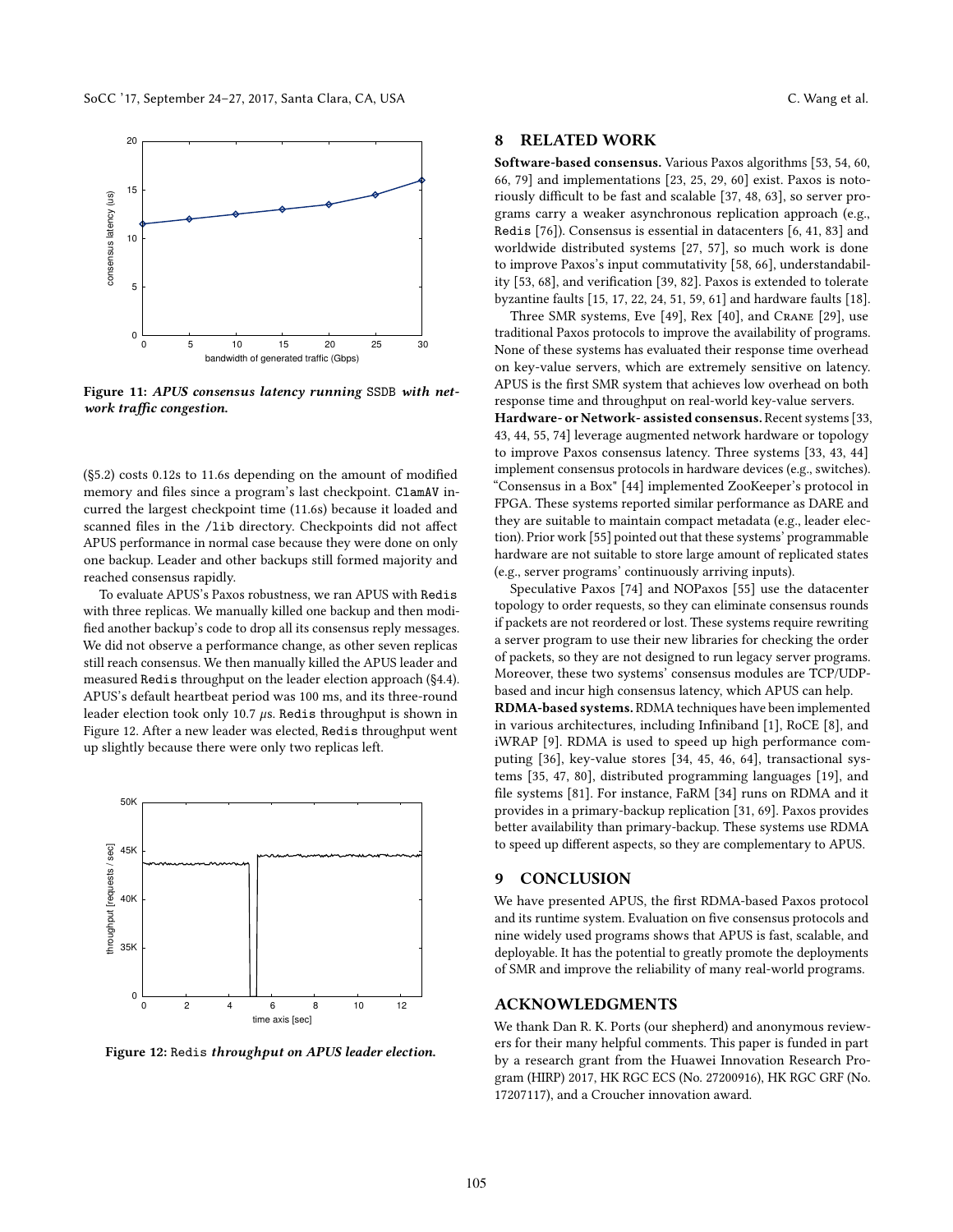#### APUS: Fast and Scalable Paxos on RDMA Socc '17, September 24-27, 2017, Santa Clara, CA, USA

#### REFERENCES

- <span id="page-12-17"></span>[1] 2001. An Introduction to the InfiniBand Architecture. [http://buyya.com/](http://buyya.com/superstorage/chap42.pdf) [superstorage/chap42.pdf.](http://buyya.com/superstorage/chap42.pdf) (2001).
- <span id="page-12-32"></span>[2] 2004. A tool for measuring memcached server performance. [https://github.com/](https://github.com/twitter/twemperf) [twitter/twemperf.](https://github.com/twitter/twemperf) (2004).
- <span id="page-12-30"></span>[3] 2004. clamscan - scan files and directories for viruses. [http://linux.die.net/man/](http://linux.die.net/man/1/clamscan) [1/clamscan.](http://linux.die.net/man/1/clamscan) (2004).
- <span id="page-12-34"></span>[4] 2004. SysBench: a system performance benchmark. [http://sysbench.sourceforge.](http://sysbench.sourceforge.net) [net.](http://sysbench.sourceforge.net) (2004).
- <span id="page-12-33"></span>[5] 2004. Yahoo! Cloud Serving Benchmark. [https://github.com/brianfrankcooper/](https://github.com/brianfrankcooper/YCSB) [YCSB.](https://github.com/brianfrankcooper/YCSB) (2004).
- <span id="page-12-37"></span>[6] 2011. Why the data center needs an operating system. [https://cs.stanford.edu/](https://cs.stanford.edu/~matei/papers/2011/hotcloud_datacenter_os.pdf) [~matei/papers/2011/hotcloud\\_datacenter\\_os.pdf.](https://cs.stanford.edu/~matei/papers/2011/hotcloud_datacenter_os.pdf) (2011).
- <span id="page-12-20"></span>[7] 2012. Data Plane Development Kit (DPDK). [http://dpdk.org/.](http://dpdk.org/) (2012).
- <span id="page-12-18"></span>[8] 2012. Mellanox Products: RDMA over Converged Ethernet (RoCE). [http://www.](http://www.mellanox.com/page/products_dyn?product_family=79) [mellanox.com/page/products\\_dyn?product\\_family=79.](http://www.mellanox.com/page/products_dyn?product_family=79) (2012).
- <span id="page-12-46"></span>[9] 2012. RDMA - iWARP. [http://www.chelsio.com/nic/rdma-iwarp/.](http://www.chelsio.com/nic/rdma-iwarp/) (2012).
- <span id="page-12-5"></span>[10] 2012. ZooKeeper. [https://zookeeper.apache.org/.](https://zookeeper.apache.org/) (2012).
- <span id="page-12-31"></span>[11] 2014. ab - Apache HTTP server benchmarking tool. [http://httpd.apache.org/](http://httpd.apache.org/docs/2.2/programs/ab.html) [docs/2.2/programs/ab.html.](http://httpd.apache.org/docs/2.2/programs/ab.html) (2014).
- <span id="page-12-12"></span>[12] 2017. MediaTomb - Free UPnP MediaServer. [http://mediatomb.cc/.](http://mediatomb.cc/) (2017).
- <span id="page-12-24"></span>
- <span id="page-12-13"></span>[13] 2017. MySQL Database. [http://www.mysql.com/.](http://www.mysql.com/) (2017). [14] Gautam Altekar and Ion Stoica. 2009. ODR: output-deterministic replay for multicore debugging. In Proceedings of the 22nd ACM Symposium on Operating Systems Principles (SOSP '09). 193–206.
- <span id="page-12-40"></span>[15] Yair Amir, Claudiu Danilov, Danny Dolev, Jonathan Kirsch, John Lane, Cristina Nita-Rotaru, Josh Olsen, and David Zage. 2010. Steward: Scaling Byzantine faulttolerant replication to wide area networks. IEEE Transactions on Dependable and Secure Computing 7, 1 (2010), 80–93.
- <span id="page-12-22"></span>[16] Amittai Aviram, Shu-Chun Weng, Sen Hu, and Bryan Ford. 2010. Efficient System-Enforced Deterministic Parallelism. In Proceedings of the Ninth Symposium on Operating Systems Design and Implementation (OSDI '10).
- <span id="page-12-41"></span>[17] Bharath Balasubramanian and Vijay K. Garg. 2014. Fault Tolerance in Distributed Systems Using Fused State Machines. Distrib. Comput. (2014).
- <span id="page-12-45"></span>[18] Diogo Behrens, Dmitrii Kuvaiskii, and Christof Fetzer. 2014. HardPaxos: Replication Hardened against Hardware Errors. In Reliable Distributed Systems (SRDS), 2014 IEEE 33rd International Symposium on.
- <span id="page-12-50"></span>[19] Jonathan Behrens, Ken Birman, Sagar Jha, Matthew Milano, Edward Tremel, Eugene Bagdasaryan, Theo Gkountouvas, Weijia Song, and Robbert van Renesse. 2016. Derecho: Group Communication at the Speed of Light. (2016).
- <span id="page-12-15"></span>[20] Carlos Eduardo Bezerra, Fernando Pedone, and Robbert Van Renesse. 2014. Scalable State-Machine Replication. In Proceedings of the 2014 44th Annual IEEE/IFIP International Conference on Dependable Systems and Networks (DSN '14).
- <span id="page-12-6"></span>[21] Martin Biely, Zarko Milosevic, Nuno Santos, and Andre Schiper. 2012. S-Paxos: Offloading the Leader for High Throughput State Machine Replication. In Proceedings of the 2012 IEEE 31st Symposium on Reliable Distributed Systems (SRDS  $'12)$
- <span id="page-12-42"></span>[22] Yuriy Brun, George Edwards, Jae Young Bang, and Nenad Medvidovic. 2011. Smart Redundancy for Distributed Computation. In Proceedings of the 2011 31st International Conference on Distributed Computing Systems (ICDCS '11).
- <span id="page-12-35"></span>[23] Mike Burrows. 2006. The Chubby lock service for loosely-coupled distributed systems. In Proceedings of the Seventh Symposium on Operating Systems Design and Implementation (OSDI '06). 335–350.
- <span id="page-12-43"></span>[24] Miguel Castro and Barbara Liskov. 1999. Practical Byzantine Fault Tolerance. In Proceedings of the Third Symposium on Operating Systems Design and Implementation (OSDI '99).
- <span id="page-12-27"></span>[25] Tushar D. Chandra, Robert Griesemer, and Joshua Redstone. 2007. Paxos Made Live: An Engineering Perspective. In Proceedings of the Twenty-sixth Annual ACM Symposium on Principles of Distributed Computing (PODC '07).
- <span id="page-12-14"></span>[26] Clam AntiVirus 2017. [http://www.clamav.net/.](http://www.clamav.net/) (2017).
- <span id="page-12-39"></span>[27] James C. Corbett, Jeffrey Dean, Michael Epstein, Andrew Fikes, Christopher Frost, J. J. Furman, Sanjay Ghemawat, Andrey Gubarev, Christopher Heiser, Peter Hochschild, Wilson Hsieh, Sebastian Kanthak, Eugene Kogan, Hongyi Li, Alexander Lloyd, Sergey Melnik, David Mwaura, David Nagle, Sean Quinlan, Rajesh Rao, Lindsay Rolig, Yasushi Saito, Michal Szymaniak, Christopher Taylor, Ruth Wang, and Dale Woodford. 2012. Spanner: Google's Globally-distributed Database. In Proceedings of the 12th Symposium on Operating Systems Design and Implementation (OSDI '16).
- <span id="page-12-29"></span>[28] criu 2015. CRIU. [http://criu.org.](http://criu.org) (2015).
- <span id="page-12-0"></span>[29] Heming Cui, Rui Gu, Cheng Liu, and Junfeng Yang. 2015. Paxos Made Transparent. In Proceedings of the 25th ACM Symposium on Operating Systems Principles (SOSP '15).
- <span id="page-12-23"></span>[30] Heming Cui, Jiri Simsa, Yi-Hong Lin, Hao Li, Ben Blum, Xinan Xu, Junfeng Yang, Garth A. Gibson, and Randal E. Bryant. 2013. Parrot: a Practical Runtime for Deterministic, Stable, and Reliable Threads. In Proceedings of the 24th ACM Symposium on Operating Systems Principles (SOSP '13).
- <span id="page-12-51"></span>[31] Brendan Cully, Geoffrey Lefebvre, Dutch Meyer, Mike Feeley, Norm Hutchinson, and Andrew Warfield. 2008. Remus: High availability via asynchronous virtual machine replication. In Proceedings of the 5th USENIX Symposium on Networked Systems Design and Implementation. San Francisco, 161–174.
- <span id="page-12-11"></span>[32] Huynh Tu Dang, Marco Canini, Fernando Pedone, and Robert Soulé. 2016. Paxos made switch-y. ACM SIGCOMM Computer Communication Review 46, 1 (2016), 18–24.
- <span id="page-12-8"></span>[33] Huynh Tu Dang, Daniele Sciascia, Marco Canini, Fernando Pedone, and Robert Soulé. 2015. NetPaxos: Consensus at Network Speed. In Proceedings of the 1st ACM SIGCOMM Symposium on Software Defined Networking Research (SOSR '15).
- <span id="page-12-26"></span>[34] Aleksandar Dragojević, Dushyanth Narayanan, Orion Hodson, and Miguel Castro. 2014. FaRM: Fast Remote Memory. In Proceedings of the 11th USENIX Conference on Networked Systems Design and Implementation (NSDI'14).
- <span id="page-12-49"></span>[35] Aleksandar Dragojević, Dushyanth Narayanan, Edmund B. Nightingale, Matthew Renzelmann, Alex Shamis, Anirudh Badam, and Miguel Castro. 2015. No Compromises: Distributed Transactions with Consistency, Availability, and Performance. In Proceedings of the 25th ACM Symposium on Operating Systems Principles (SOSP '15).
- <span id="page-12-47"></span>[36] Message Passing Interface Forum. 2009. Open MPI: Open Source High Performance Computing. (Sept. 2009).
- <span id="page-12-4"></span>[37] Lisa Glendenning, Ivan Beschastnikh, Arvind Krishnamurthy, and Thomas Anderson. 2011. Scalable Consistency in Scatter. In Proceedings of the 23rd ACM Symposium on Operating Systems Principles (SOSP '11).
- <span id="page-12-36"></span>[38] Chuanxiong Guo, Haitao Wu, Zhong Deng, Gaurav Soni, Jianxi Ye, Jitu Padhye, and Marina Lipshteyn. 2016. RDMA over commodity ethernet at scale. In Proceedings of the 2016 conference on ACM SIGCOMM 2016 Conference. ACM, 202–215.
- <span id="page-12-28"></span>[39] Huayang Guo, Ming Wu, Lidong Zhou, Gang Hu, Junfeng Yang, and Lintao Zhang. 2011. Practical Software Model Checking via Dynamic Interface Reduction. In Proceedings of the 23rd ACM Symposium on Operating Systems Principles (SOSP '11). 265–278.
- <span id="page-12-1"></span>[40] Zhenyu Guo, Chuntao Hong, Mao Yang, Dong Zhou, Lidong Zhou, and Li Zhuang. 2014. Rex: Replication at the Speed of Multi-core. In Proceedings of the 2014 ACM European Conference on Computer Systems (EUROSYS '14). ACM, 11.
- <span id="page-12-38"></span>[41] Benjamin Hindman, Andy Konwinski, Matei Zaharia, Ali Ghodsi, Anthony D. Joseph, Randy Katz, Scott Shenker, and Ion Stoica. 2011. Mesos: A Platform for Fine-grained Resource Sharing in the Data Center. In *Proceedings of the 8th* USENIX conference on Networked Systems Design and Implementation (NSDI'11). USENIX Association, Berkeley, CA, USA.
- <span id="page-12-3"></span>[42] Patrick Hunt, Mahadev Konar, Flavio P. Junqueira, and Benjamin Reed. 2010. ZooKeeper: Wait-free Coordination for Internet-scale Systems. In Proceedings of the 2010 USENIX Conference on USENIX Annual Technical Conference (USENIX-ATC'10).
- <span id="page-12-9"></span>[43] Dang Huynh Tu, Bressana Pietro, Wang Han, Lee Ki Shu, Weatherspoon Hakim, Canini Marco, Pedone Fernando, and Soule Robert. 2016. Network Hardware-Accelerated Consensus. Technical Report. USI Technical Report Series in Informatics.
- <span id="page-12-10"></span>[44] Zsolt István, David Sidler, Gustavo Alonso, and Marko Vukolic. 2016. Consensus in a Box: Inexpensive Coordination in Hardware. In Proceedings of the 13th Usenix Conference on Networked Systems Design and Implementation (NSDI'16).
- <span id="page-12-48"></span>[45] Jithin Jose, Hari Subramoni, Krishna Kandalla, Md. Wasi-ur Rahman, Hao Wang, Sundeep Narravula, and Dhabaleswar K. Panda. 2012. Scalable Memcached Design for InfiniBand Clusters Using Hybrid Transports. In Proceedings of the 2012 12th IEEE/ACM International Symposium on Cluster, Cloud and Grid Computing (Ccgrid 2012) (CCGRID '12).
- <span id="page-12-19"></span>[46] Anuj Kalia, Michael Kaminsky, and David G. Andersen. 2014. Using RDMA Efficiently for Key-value Services. (Aug. 2014).
- <span id="page-12-21"></span>[47] Anuj Kalia, Michael Kaminsky, and David G. Andersen. 2016. FaSST: Fast, Scalable and Simple Distributed Transactions with Two-Sided (RDMA) Datagram RPCs. In Proceedings of the 12th Symposium on Operating Systems Design and Implementation (OSDI '16).
- <span id="page-12-16"></span>[48] Manos Kapritsos and Flavio P. Junqueira. 2010. Scalable Agreement: Toward Ordering As a Service. In Proceedings of the Sixth International Conference on Hot Topics in System Dependability (HotDep'10).
- <span id="page-12-2"></span>[49] Manos Kapritsos, Yang Wang, Vivien Quema, Allen Clement, Lorenzo Alvisi, Mike Dahlin, et al. 2012. All about Eve: Execute-Verify Replication for Multi-Core Servers.. In Proceedings of the Tenth Symposium on Operating Systems Design and Implementation (OSDI '12), Vol. 12. 237–250.
- <span id="page-12-25"></span>[50] Baris Kasikci, Benjamin Schubert, Cristiano Pereira, Gilles Pokam, and George Candea. 2015. Failure Sketching: A Technique for Automated Root Cause Diagnosis of In-production Failures. In Proceedings of the 25th ACM Symposium on Operating Systems Principles (SOSP '15).
- <span id="page-12-44"></span>[51] Ramakrishna Kotla, Lorenzo Alvisi, Mike Dahlin, Allen Clement, and Edmund Wong. 2007. Zyzzyva: Speculative Byzantine Fault Tolerance. In Proceedings of the 21st ACM Symposium on Operating Systems Principles (SOSP '07).
- <span id="page-12-7"></span>[52] Sriram Krishnan. 2010. Programming Windows Azure: Programming the Microsoft Cloud.